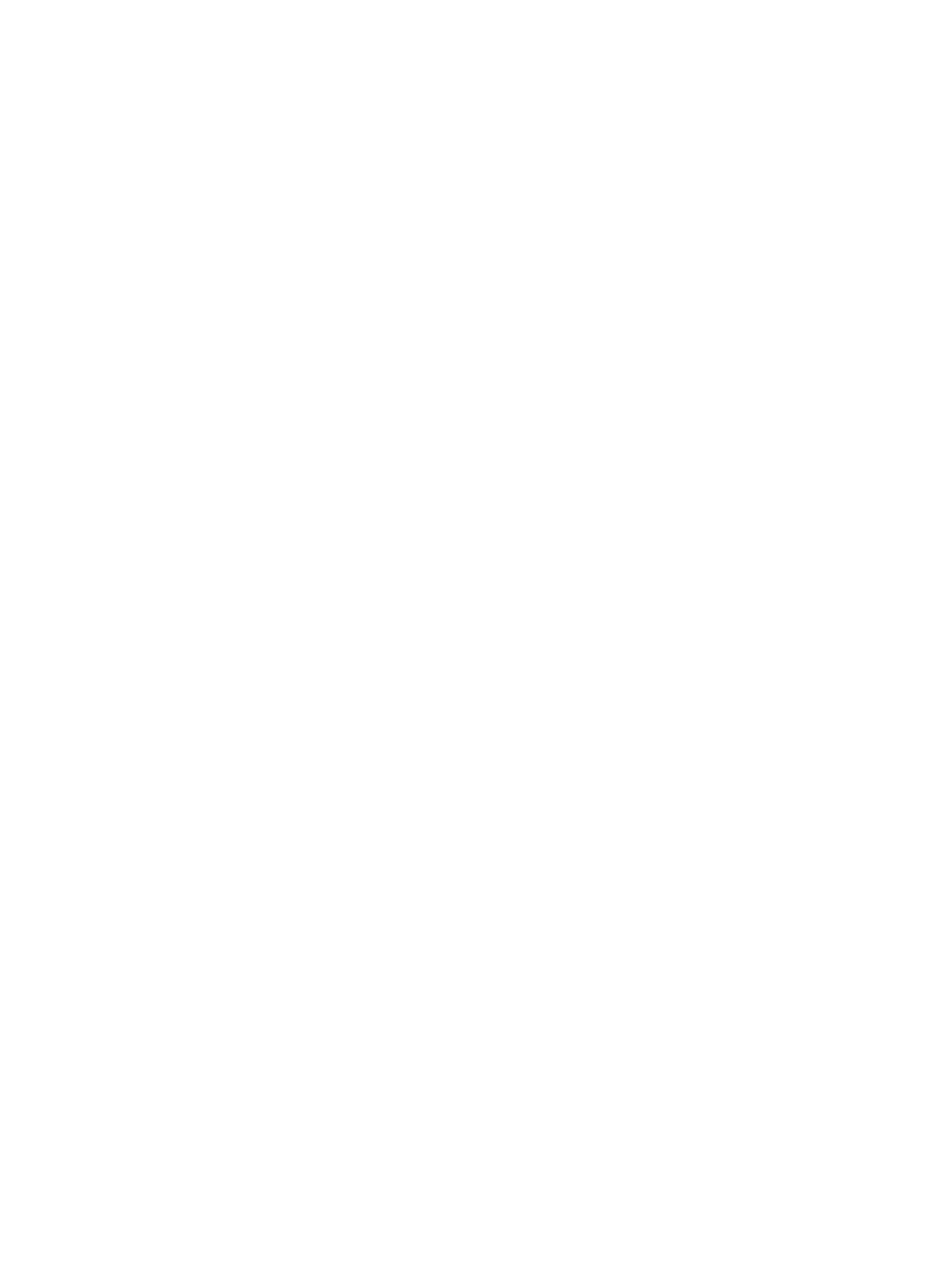## **I. Introduction**

Relatively little has been written in English or, for that matter, in other Western languages<sup>1</sup> on South Korean criminal law despite the importance of having a basic understanding of criminal law in order to appreciate any legal system or society as a whole.<sup>2)</sup> Here I hope to partly remedy this unfortunate situation. However, the purpose of this article is certainly modest. My intention is to provide the critical perspective of an American-trained lawyer on selected provisions of the *Hyeong-beop* 3) or Penal Code<sup>4)</sup> of the Republic of Korea ("ROK" or "South Korea")<sup>5)</sup> that differ significantly from American criminal law, and to suggest a few possible changes to the ROK Penal

1) A rare book-length work available in a Western language in this field is a comparative study of South Korean and German criminal law written in German by a Korean legal scholar. Bo-Hack Suh, Der Rechtsfolgenteil des neuen koreanischen StGB von 1995 im Vergleich zu den Regelungen im deutschen StGB: unter besonderer Beruecksichtigung der Regelungen des Entwurfes von 1992 in Korea (Europaeische Hochschulschriften/European University Studies, Series 2, Volume 2029, 1996).

In this same overall spirit, German words and names will be spelt according the widespread convention of rendering umlauts with the letter "e" and another vowel letter. Meanwhile, French accent marks will simply be ignored.

<sup>2)</sup> For a theoretical examination of the relationship between criminal law and culture, see Otfried Hoeffe, Gibt es ein interkulturelles Strafrecht?: ein philosophischer Versuch (1999).

<sup>3)</sup> In this article, the South Korean government's new official transliteration system will be generally albeit not entirely followed. Although the system is not without its drawbacks, it does have the virtue of being "computerfriendly" due to the absence of any diacritical marks.

Asian names will be generally written in style and spelling preferred by the individual or organization, if such is known by the author.

<sup>4)</sup> In the Korean language, the ROK Penal Code is called the *Hyeong-beop* (형법) (刑法). The Sino-Korean expression is based on two Chinese characters. The first character consists of six strokes while the second character consists of eight strokes. Literally, the term means "punishment law" or "criminal law."

<sup>5)</sup> The original ROK Penal Code of 3 October 1953 was translated into English by Paul Ryu (Korean name: RYU Kichyun) as the second volume of the American Series of Foreign Penal Codes published by New York University. *The Korean Criminal Code* (Paul Ryu, trans. & Gerhard O.W. Mueller, ed., 1960) [hereinafter RYU]. This early translation also contains a very useful introduction by Ryu.

The somewhat awkwardly named Korea Legislation Research Institute ("KLRI"), in its series *Statutes of The Republic Of Korea*, has translated the contemporary ROK Penal Code into English as the "Criminal Act." See 4 *Statutes Of The Republic Of Korea* (1997 & updates) [hereinafter ROK Stat.].

Yet, I maintain that "Penal Code" is a better rendition of the title even though, in this context, some Koreans appear to prefer somewhat rigidly the English word "code" only for the two character expression *beopjeon* (법전) (法典) and not for the single Chinese character-based word beop.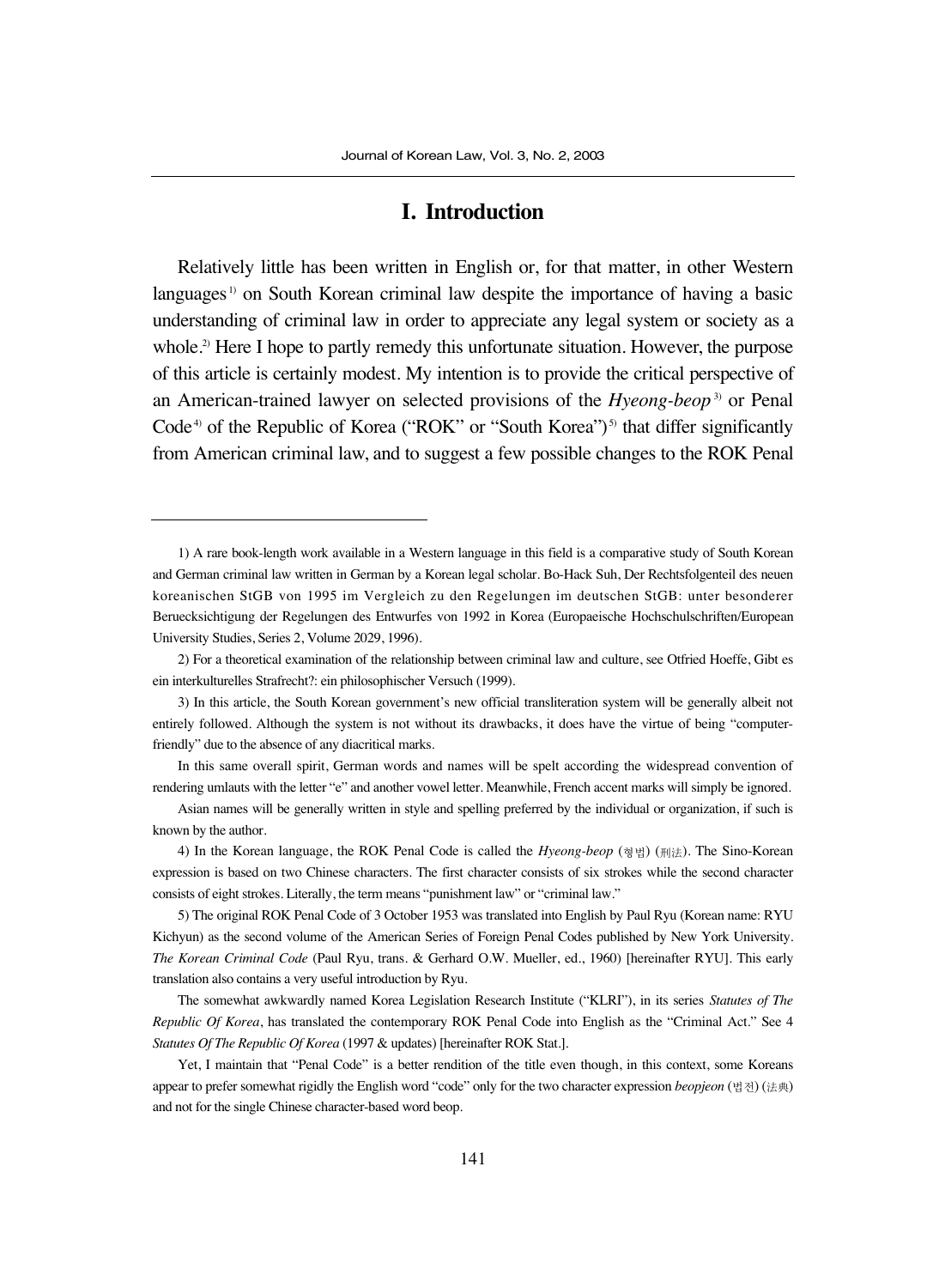Code in the interests of law reform. Such modernizing reforms would benefit ROK citizens and foreign residents alike.

This article is not intended to be an exhaustive commentary on the Penal Code let alone on South Korean criminal law as a whole.<sup>6</sup> Moreover, this article will not attempt to describe criminal procedure in any detail.<sup>7</sup> Rather, this article points to certain features of the Penal Code that are significantly different from comparable criminal laws at the federal or state level in the United States ("US").<sup>8)</sup> To varying degrees, some of my comments could be made by legal professionals from England and certain other common law jurisdictions with long traditions of parliamentary democracy.

Likewise, in translating the Sino-Korean term  $j\sigma(\alpha)$  ( $\alpha$ ), which derives from a single eleven-stoke Chinese character, I feel that "section" is a better word than "article" for each of the major provisions in the code and other laws. So, for them I use either the word "section" or the standard symbol for section (§) that should be familiar to all American-trained lawyers. Nonetheless, for ROK constitutional provisions, I do retain the English word "article."

In this connection, my overall approach to translating Korean legal terms into a form of English that sounds natural to lawyers who are native speakers of English has been generally inspired by the method used by J. *Mark Ramseyer and Minoru Nakazato in rendering Japanese legal terms into English. J. Mark Ramseyer & Minoru Nakazato, Japanese Law: An Economic Approach* xix (1999).

Here it should be pointed out that the English versions in the KLRI's multi-volume series of loose-leaf binders are not official translations. Only the Korean text of any ROK law is legally binding. Nevertheless, because the series is published by the KLRI, which is an agency of the South Korean government, the English versions could be reasonably viewed as being semi-official in nature.

<sup>6)</sup> For a Korean perspective on some aspects of South Korean criminal law in English, *see* Kuk Cho, "Korean Criminal Law: Moralist Prima Ratio for Social Control" 1 *Journal of Korean Law* 77 (February 2001).

<sup>7)</sup> Nevertheless, one very dramatic difference in criminal procedure should be mentioned at least in passing. Unlike in the United States, South Korean prosecutors can appeal acquittals. ROK Code Of Criminal Procedure [*Hyeongsa Sosong-Beop*], §338.

Although the sheer potential for appeals by prosecutors, regardless of the actual frequency of such appeals in practice, no doubt seems strange to many Americans, this is certainly not a situation unique to Korea. For instance, under German law, the public prosecutor can lodge an appeal according to provisions of the *Strafprozessordnung*. *Anke Freckmann & Thomas Wegrich, The German Legal System* 212 (1999). And, even in England, the birthplace of the common law, there is some limited room for appeals by the prosecution. *Jacqueline Martin, The English Legal System* 169-173 (3rd ed., 2002).

Furthermore, it should be kept in mind that an appeal in South Korea is really more like a retrial in the United States. For instance, witnesses can be called by a ROK high court whereas, by contrast, there are no witnesses in American appellate proceedings.

<sup>8)</sup> Contemporary penal codes in several US jurisdictions have been influenced by the Model Penal Code, which was prepared by the American Law Institute in 1962. Yet, the roots of American criminal law go back to English common law.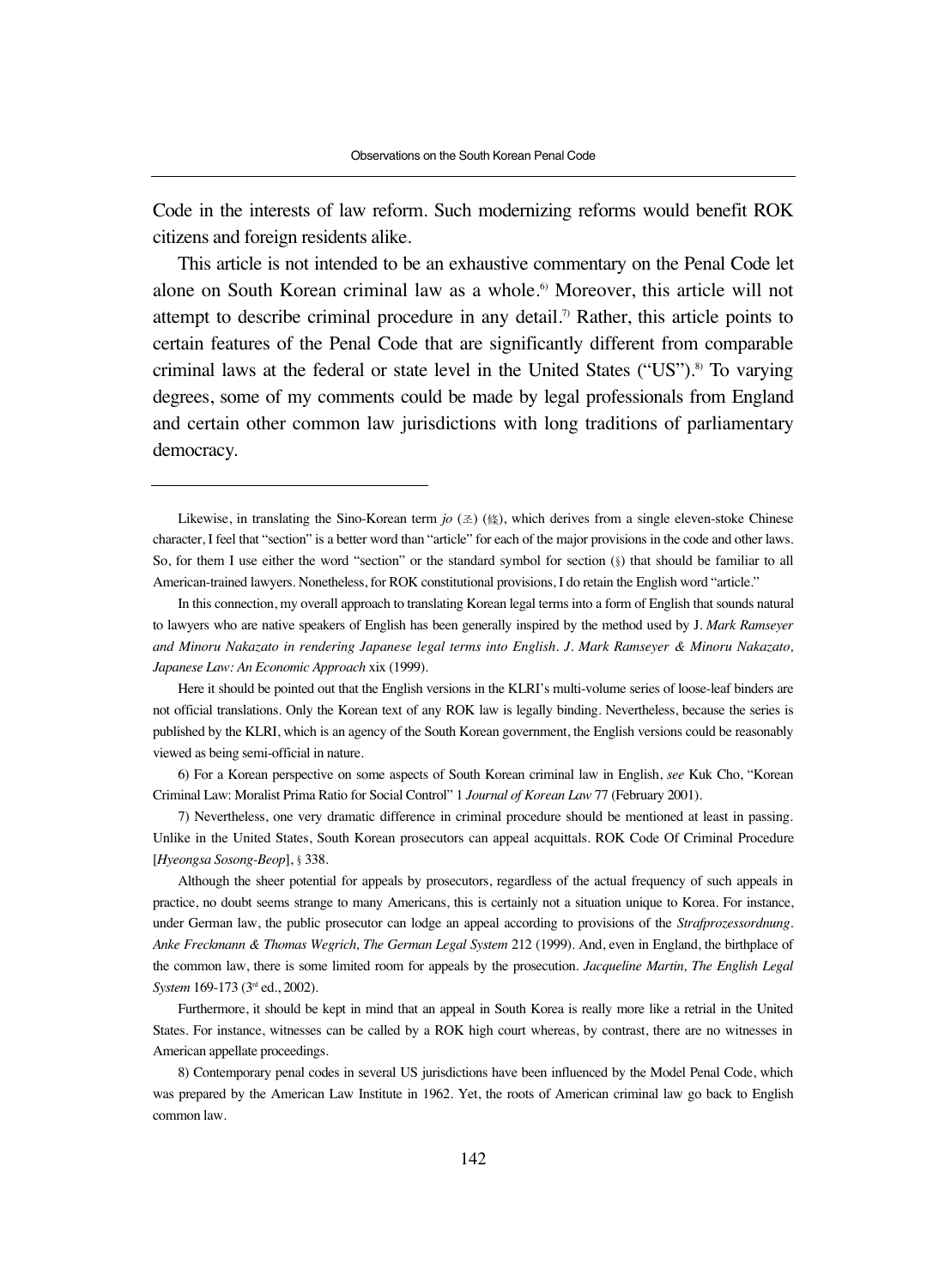Nevertheless, a clearly American legal perspective is informative thanks to the relative strength of American constitutionalism and the important role of the American judiciary in safeguarding civil liberties.<sup>9)</sup>

Moreover, an American legal perspective on the Code is useful in light of the broad range of interactions between South Korea and the US including but certainly not limited to the security relationship centered on the role of the US military on the Korean Peninsula in the form of the United States Forces Korea ("USFK").<sup>10</sup> As an unpleasant yet inevitable consequence of such an extensive bilateral relationship, there are periodically criminal cases involving US citizens in South Korea as well as criminal cases involving ROK citizens in America. For criminal cases in South Korea involving members of USFK, the relevant Status of Forces Agreement ("SOFA") must be considered.<sup>11)</sup>

Recently, the ROK-US SOFA has come under renewed criticism by many South

Here it should be noted that the SOFA certainly does not apply to all US citizens.

Many Americans in South Korea are thus subject to local criminal law like other foreigner residents and visitors. ROK Penal Code §2.

<sup>9)</sup> In this connection, the practical effects of federalism should not be forgotten. In the US, there are state constitutions for each state as well as the national constitution. Both state and federal constitutions enshrine individual rights including those of criminal defendants and convicted criminals. State law can provide greater protection than what is covered by the federal constitution. Mills v. Rogers, 457 U.S. 291 (1982).

<sup>10)</sup> USFK operates military installations throughout South Korea. These are mostly used by either the US Army or the US Air Force. Currently, the US Navy and the Marines have only a very small presence in Korea. USFK, *U.S. Forces Korea Homepage* (last visited 19 July 2003) http://www.korea.army.mil.

<sup>11)</sup> The SOFA is a bilateral international agreement. The United States has entered into such agreements with a number of foreign states around the world where American forces are based. Each SOFA is somewhat different. Reid v. Covert, 354 U.S. 1 (1957); Kinsella v. Singleton, 361 U.S. 234 (1960).

The text for the SOFA covering South Korea can be found at: USFK, *SOFA Documents* (last visited 19 July 2003), http://www.korea.army.mil/sofa/docs.htm

Under a SOFA agreement, certain criminal offenses are tried under American military law namely, the Uniform Code of Military Justice while all other offenses are handled by the courts of the host country. The most serious of the cases tried under American military law are handled by courts-marital. Civilian judicial review is handled by a special federal appellate court called the United States Court of Appeals for the Armed Forces. 10 U.S.C. §§801-946.

Naturally, in the ROK, as is generally the case elsewhere, diplomatic agents enjoy immunity under the Vienna Convention on Diplomatic Relations, which came into force on 24 April 1964. South Korea signed the Convention on 28 March 1962 and then finally ratified it on 28 December 1970. Meanwhile, consular officers and consular employees are generally protected under the Vienna Convention on Consular Relations. That convention entered into force on 19 March 1967. The ROK acceded this Convention on 7 March 1977.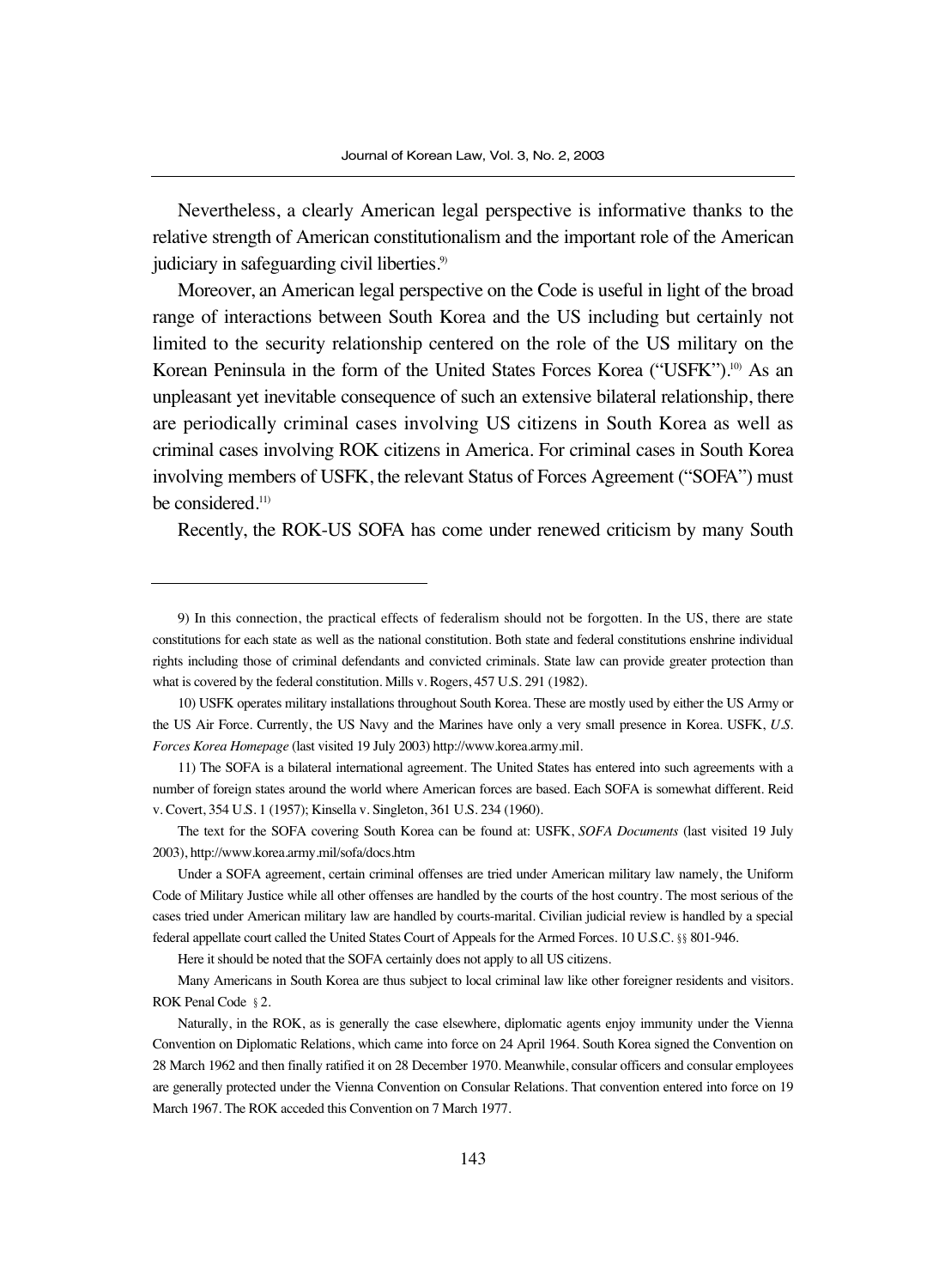Korean citizens and NGOs in the aftermath of the June 13, 2002 traffic accident involving an American military vehicle that resulted in the tragic deaths of two young South Korean girls. Much of the criticism, however, has tended to be overly emotional and uninformed. Such criticism often ignores the reality that most offenses already come under the jurisdiction of Korean courts. Regardless of such criticism, at a very early stage USFK admitted to civil liability for the June 13, 2002 accident. Apologies were made by a number of different American military and civilian officials including eventually the US Ambassador and US President.12)

## **II. Background**

Although a measure of local autonomy exists in South Korea today, the ROK is essentially a unitary state rather than a federal republic.<sup>13)</sup> In other words, when it comes to formal governmental structure, the ROK is closer to the highly centralized, national system of France than it is to the federalism of, say, Germany or the US.14)

All courts in South Korea are run by the national government.<sup>15)</sup> Hence, the question of jurisdiction tends to be straightforward compared to what can be sometimes encountered in the United States. Moreover, most South Korean law, be it substantive or procedural, is national in scope. This is definitely true of criminal law.

In terms of comparative legal systems, the ROK is a civil law jurisdiction rather

<sup>12)</sup> United States Embassy, Seoul, Republic of Korea, Press Releases: Statement by Thomas C. Hubbard, U.S. Ambassador to the Republic of Korea (statement dated 27 November 2002) http://usembassy.state.gov/seoul/ wwwh4591.html; Shin Yong-bae, "N.K. urged to drop nuke plan, Bush apologizes 'directly' for girls' deaths in phone talk with Kim", *The Korea Herald*, 14 December 2002, at 1, "USFK Public Affairs Office, Statement from USFK on courts-marital & U.S. military court-martial fact sheet", *The Morning Calm Weekly* (Seoul), 29 November 2002, at 13.

<sup>13)</sup> ROK Const [*Heon-Beop*] Arts. 117 & 118. Incidentally, the Korean names for the words Penal Code and Constitution sound somewhat similar at least to some non-native speakers of Korean. However, the Korean words do differ in terms of both pronunciation and spelling.

<sup>14)</sup> *See, e.g*., B. de Gunten, A. Martin & M. Niogret, Les Institutions de la France passim (1999) [hereinafter DE GUNTEN]; Jean-Pierre Hue, Introduction Elementarie au droit passim (1997) [hereinafter HUE].

<sup>15)</sup> ROK CONST. Art. 101.

<sup>16)</sup> *See, e.g*., Lee Sik Chai, *An Introduction to Korean Maritime Law* 7-8 (1999) [hereinafter CHAI]. *See also* Chong-Ko Choi, *Korean Law and World Law [Hangukbeop Gwa Segyebeop]* (1989) (In Korean).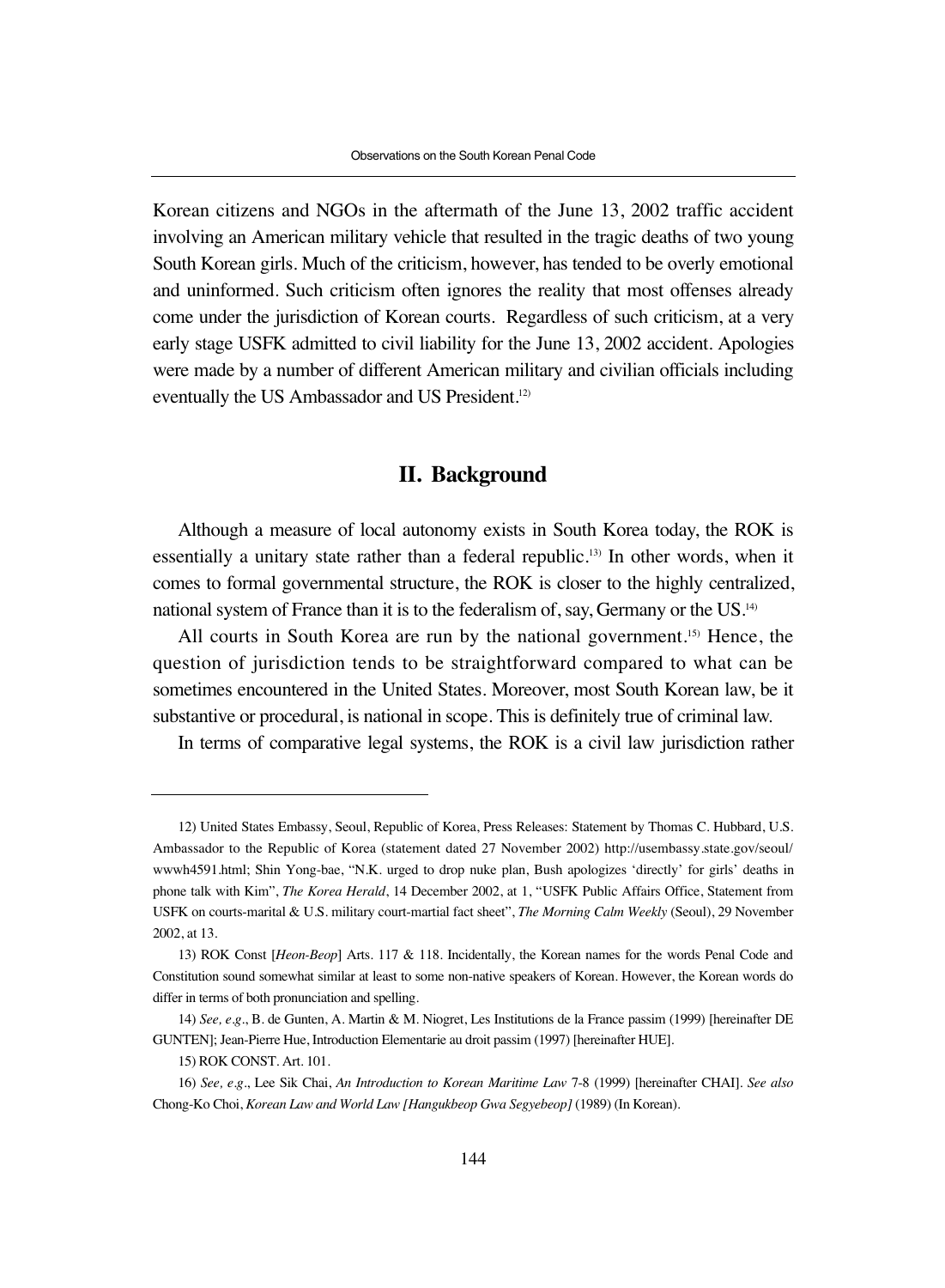than a common law jurisdiction.16) This helps to explain many things including certain aspects of the manner in which the judiciary and public prosecutors operate along with the nature of private criminal defense practice.17) More specifically, Japanese as well as German approaches to law have greatly influenced legislation, judicial decisions, and legal scholarship in South Korea.<sup>18)</sup> Originally, the German and other Western legal influences mostly came indirectly via modern Japanese law.19) In other words, Japan acted as something of an Asian filter for Western legal concepts. Now, however, there is considerable direct influence from the West including Germany.<sup>20)</sup>

Yet, of all the foreign influences on the law and legal system of South Korea, the Japanese remains perhaps the most profound. Japanese legal style can be especially felt when it comes to the education and training of South Korean lawyers with what remains an extremely competitive bar exam and a single government-run institute for the people who pass the bar exam.21) In particular, when it comes to the criminal justice system, Japanese influence can be seen in the behavior of many of the ROK public prosecutors as well as many members of the national police whereby confessions obtained from suspects are often vital for investigations and prosecution.22)

Modern Japanese law<sup>23)</sup> itself, which dates from the late  $19<sup>th</sup>$  century, is ultimately based on Western legal concepts especially from German approaches although certain

<sup>17)</sup> *See generally* John Henry Merryman, *The Civil Law Tradition: An Introduction to the Legal Systems of Western Europe and Latin America* (2nd ed. 1985).

<sup>18)</sup> For example, law libraries at leading South Korea universities often have significant holdings in German and Japanese in addition to materials in Korean and English. By contrast, works in other major languages for legal scholarship like French are less common. Although there has been some French influence on both Japanese and Korean law, German influence is more pronounced. So, this helps to explain the emphasis on German materials.

<sup>19)</sup> A somewhat similar process occurred in Taiwan where Western law was transplanted by the Japanese authorities although unlike Korea, Taiwan did have some direct experience with European colonialism before Japan occupied the island. *See generally* "Tay-Sheng Wang Legal Reform in Taiwan Under Japanese Colonial Rule, 1895- 1945: The Reception of Western Law" (*Asian Law Series*, School of Law, University of Washington, No. 15, 2000).

<sup>20)</sup> For instance, at any given time a number of Koreans are studying law at German universities. Some of these German-trained individuals eventually return to Korea to teach law. *See, e.g*., College of Law, Seoul National University, *Faculty Members* (last visited 19 July 2003) http://law.snu.ac.kr/eng/index\_eng.htm.

<sup>21)</sup> James M. West, "Education of the Legal Profession in Korea" passim (*International Legal Studies*, Korea University, No. 3, 1991); John Owen Haley, *The Spirit of Japanese Law* 40-69 (1998) [hereinafter HALEY].

<sup>22)</sup> *See generally* David T. Johnson, *The Japamese Way of Justice: Prosecuting Crime in Japan* (2002).

<sup>23)</sup> By contrast, pre-modern law in both Japan and Korea was based largely on Ancient Chinese models. *See, e.g*., RYU, *supra* note 5, at 4; HALEY, *supra* note 21, at 3-4.

<sup>24)</sup> *See generally* Die Japanisierung des westlichen Rechts: japanisch-deutsches Symposion in Tuebingen vom 26.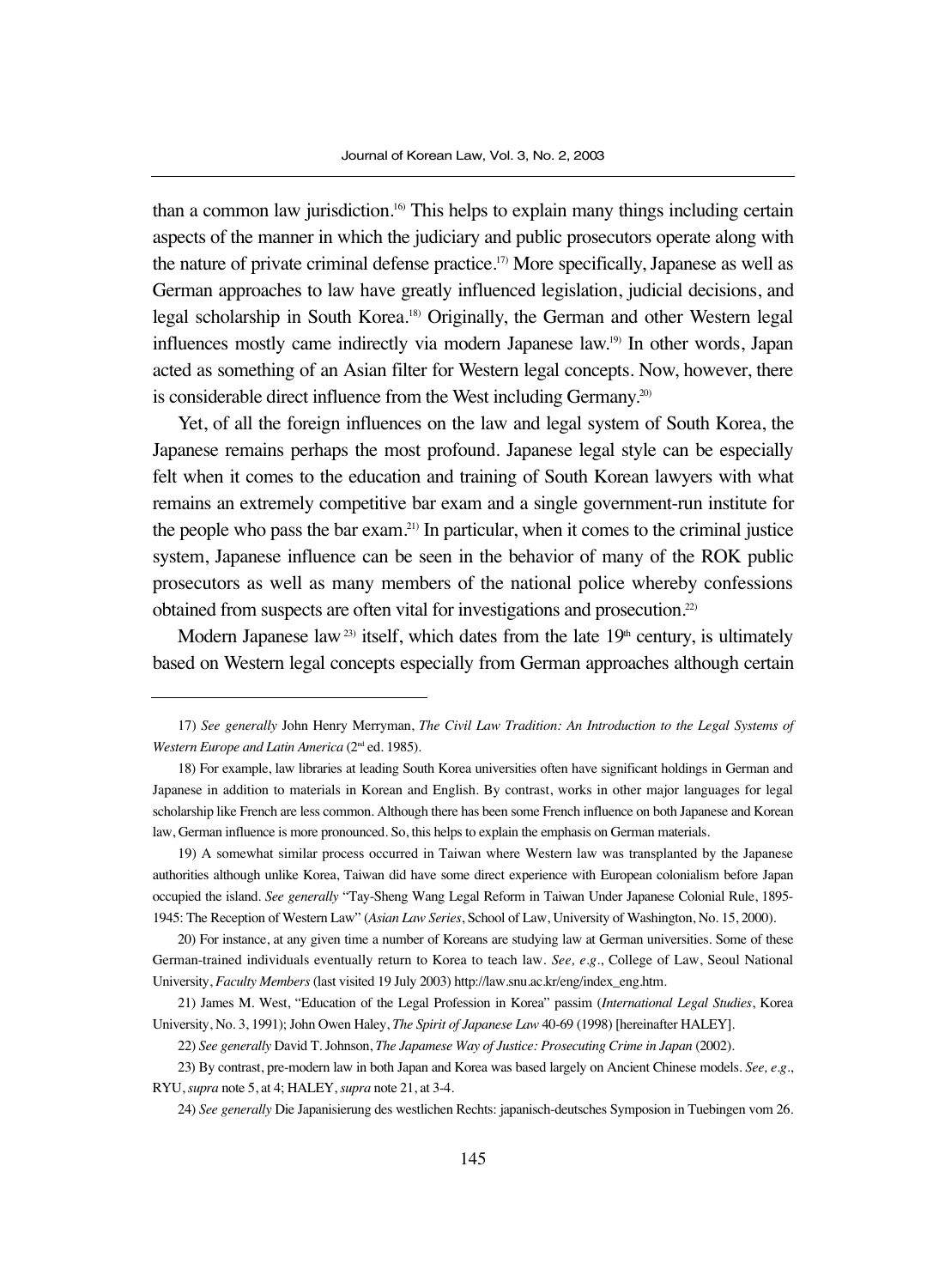significant modifications have been made in Japan.<sup>24)</sup> While the basic Japanese influence on Korean law is due to the legacy of the Japanese colonization of Korea, which endured for most of the first half of the  $20<sup>th</sup>$  century, some of the Japanese influence is more recent and indeed on-going due to the close ties between South Korea and Japan in business and other fields.25)

However, it must be noted here that there has also been some influence on South Korean law from the common law world as represented by the Anglo-American legal tradition. Arguably, the overall Anglo-American influence on South Korean law is growing especially in the areas of corporate law, commercial law, and banking law.26)

## **III. The ROK Penal Code**

The ROK Penal Code is the main statute for South Korean criminal law. Many offenses that would be covered in the US by either state penal codes or Title 18 of the United States Code or even both are covered by the ROK Penal Code.<sup>27)</sup>

Nevertheless, not all types of criminal offenses are listed in the ROK Penal Code.

bis 28. Juli 1988 (Helmut Coing et al, eds., 1990).

<sup>25)</sup> For instance, Japanese and South Korean bar associations sometimes hold joint events for attorneys from both nations. Likewise, there are periodic academic conferences involving law professors from Japan and South Korea.

Furthermore, even though English is the most widely studied foreign language in South Korea today, with the profound similarities between Korean and Japanese, many educated Koreans can read Japanese at least to some extent. This is especially true of Korean lawyers who must know a large number of Chinese characters, which happen to be common to both Korean and Japanese. Of course, much of Korean as well as Japanese legal vocabulary is based on Chinese terms.

<sup>26)</sup> One important source of this influence is the growing number of ROK citizens who have pursued law degrees in the United States. Some have then become members of American bars notably the New York state bar. In addition, an increasing number of Korean-Americans (US citizens of Korean ancestry) have become lawyers. Some of these Korean-American lawyers have even returned to their ancestral homeland to work as foreign legal consultants in Seoul law firms. Jae Won Kim, "Transnational Legal Practices", in *Recent Transformations in Korean Law and Society* 409- 429 (Dae-Kyu Yoon ed., 2000).

Some ethnic Korean lawyers from various countries belong to an organization called the International Association of Korean Lawyers (IAKL). The author has attended a couple of recent IAKL conferences held in Seoul.

<sup>27)</sup> When looking at US criminal law, it should be kept in mind that there is a considerable amount of overlap between state and federal criminal laws in the US. This requires coordination on the part of the US district attorneys and local prosecutors. No such comparable situation exists in Korea.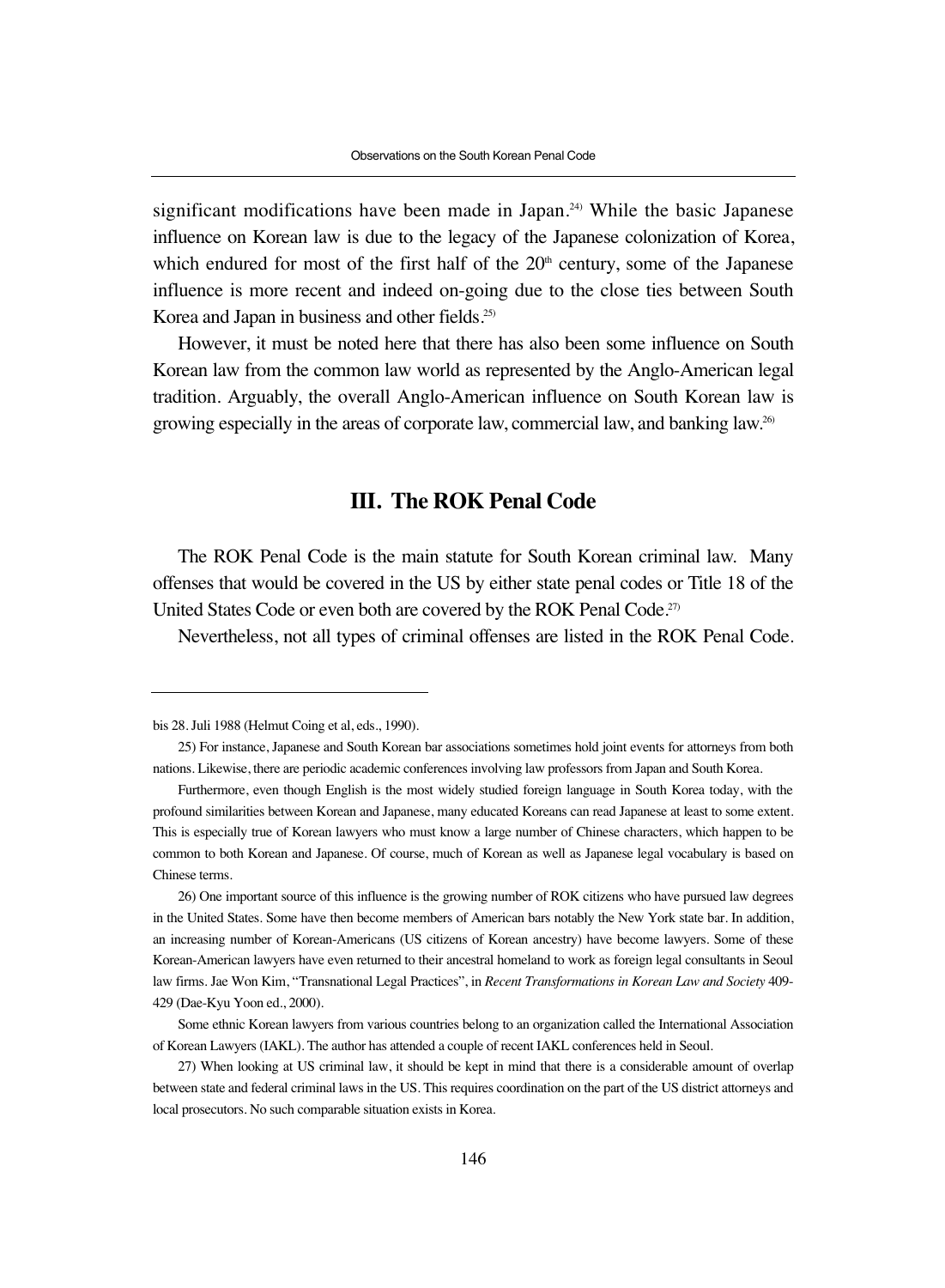Beside the Code, there are a number of other statutes and so-called "enforcement decrees" 28) that deal with various aspects of criminal law.29) In other words, not everything can be found just in the Code. Accordingly, a comprehensive examination of Korean criminal law would have to extend beyond looking at the Code alone.

Perhaps the best known of these laws outside of the country is the controversial National Security Act.<sup>30</sup> This statute has come under criticism from lawyers, scholars, and human rights groups both at home and abroad for its lingering authoritarian flavor that seems unsuitable in a democratic age. $31$  Indeed, some in the new government of Roh Moo-hyun, who was recently sworn in as President of the ROK, have expressed a desire to substantially revise or repeal the law.32)

Other criminal laws outside of the ROK Penal are more obscure. For instance, there is a separate South Korean criminal statute that covers stowaways along with seamen who jump ship.<sup>33)</sup> Presumably, such a law could have been incorporated into

<sup>28)</sup> South Korean statutes are passed by the National Assembly. By contrast, enforcement decrees are presidential decrees. These are somewhat like the regulations issued by executive departments of the US federal government. Yet, enforcement decrees tend to be less detailed than federal regulations. For that matter, South Korean statutes tend to be shorter and sometimes vaguer than comparable federal statutes. In Korean, an enforcement decree is called a siheangryeong.

In examining ROK statutes, an American lawyer should keep in mind the nature of South Korea's legislative structure. The ROK National Assembly is a purely unicameral body as opposed to, say, the French national legislature, which has served as something of a model for South Korea. France has two houses in the form of the French National Assembly and the French Senate. DE GUNTEN, *supra* note 14, at 42-49; HUE, *supra* note 14, at 225-256. In a similar vein, bicameralism is the norm for the US Congress and every state legislature except the Nebraska legislature. Jack Davies, *Legislative Law and Process* 22-23 (2<sup>nd</sup> ed. 1986). A bicameral institution clearly provides for additional oversight on legislative proposals with the existence of a second body. Hence, bicameralism possesses the theoretical potential to produce better legislation.

<sup>29)</sup> The KLRI's English translations of these statutes and enforcement decrees can be found in 4 ROK Stat.

<sup>30)</sup> The Korean name for the National Security Act is the *Gukga Boan-beop*.

<sup>31)</sup> *See, e.g*., Amnesty International Publications, Amnesty International Report 2002 148-149 (2002).

<sup>32)</sup> Duk-Kun Byun, "Student Activists Still on the Run Despite Thawing S-N Relations*", [sic] The Korea Times*, 31 March 2003, at 5; Yong-bae Shin, "Justice minister calls for replacement of security law", *The Korea Herald*, 4 April 2003, at 3.

<sup>33)</sup> ROK Stoways Control Act [*Milhang Dansok-Beop*].

The law might have been designed partly to prevent South Koreans from leaving the country without official permission. After all, South Korea, like many Asian nations, maintains immigration controls for people departing as well as arriving whereas in some non-Asian nations passports are only examined upon entry. Reasons for such double controls in the ROK include stopping criminal suspects from fleeing, catching foreigners who have overstayed their visas, and potentially checking on young South Korean males who might not have performed the mandatory military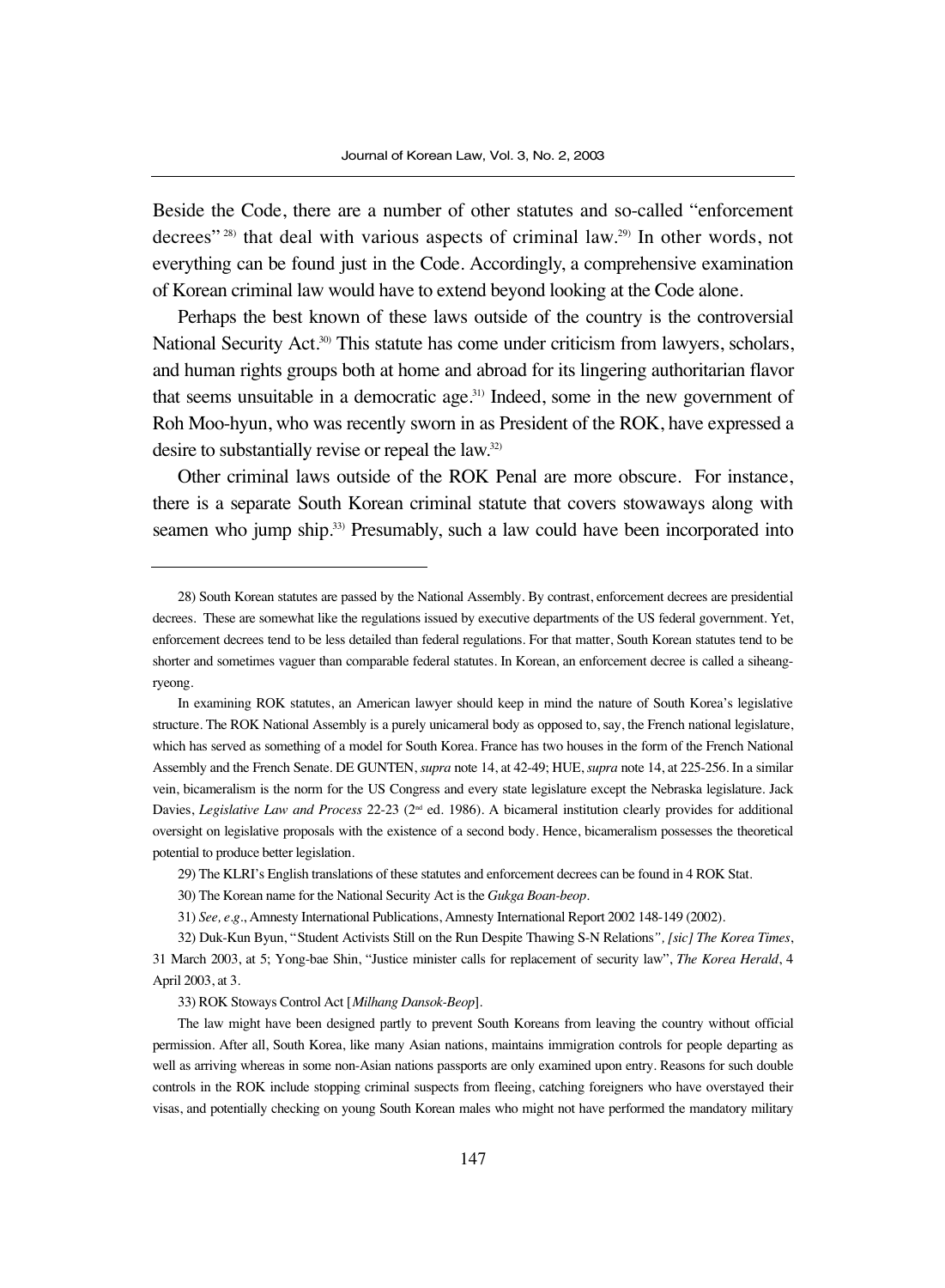the Code itself.

The relatively high number of both statutes and enforcement decrees that deal with matters involving criminal law is potentially confusing to lawyers and law enforcement officials let alone average citizens and foreign residents. Consolidation of South Korean criminal laws into a single codification might help to make this important body of law more accessible to everyone concerned. In other words, it is easier to know the law if it is simply stated and well organized.<sup>34)</sup>

## **IV. Observations**

At the outset, it is worth examining the matter of the applicability of the ROK Penal Code as a whole. Then, I will look at some specific criminal offenses listed in the Code that are rather different from what is often found in American criminal laws.

#### *A. Applicability*

As will be shown below, the drafters were ambitious in their desire to assert jurisdiction over a wide range of criminal offenses in Korea and beyond.

The Code covers all crimes committed within the territory of the Republic of Korea.35) That seems natural. However, in this context, one should consider that, in theory at least, the Code applies to all crimes committed in North Korea as well as South Korea because South Korea still maintains a constitutional claim on the entire Korean Peninsula and its adjacent islands.<sup>36)</sup> Furthermore, although both Koreas are now members of the United Nations ("UN"),<sup>37)</sup> at the time of writing, the two Korean

service.

<sup>34)</sup> Such is the practical legal philosophy behind the famous French Civil Code or *Code Napoleon*. For a brief discussion of the history of that legislative landmark, see *Introduction: Un peu d'historie*, Le Code Civil 7-10 (Jean Veil, ed., 1997).

Similarly, contemporary French criminal law has its roots in the Napoleonic penal code of 1810. Incidentally, French commercial law was *also* codified at that same time. HUE, *supra* note 14, at 222.

<sup>35)</sup> ROK Penal Code, §2. Of course, this applies to crimes committed by Koreans as well as non-Koreans.

<sup>36)</sup> ROK Const. Art. 3.

<sup>37)</sup> Both Koreas have been members of the UN General Assembly since they jointly entered the organization on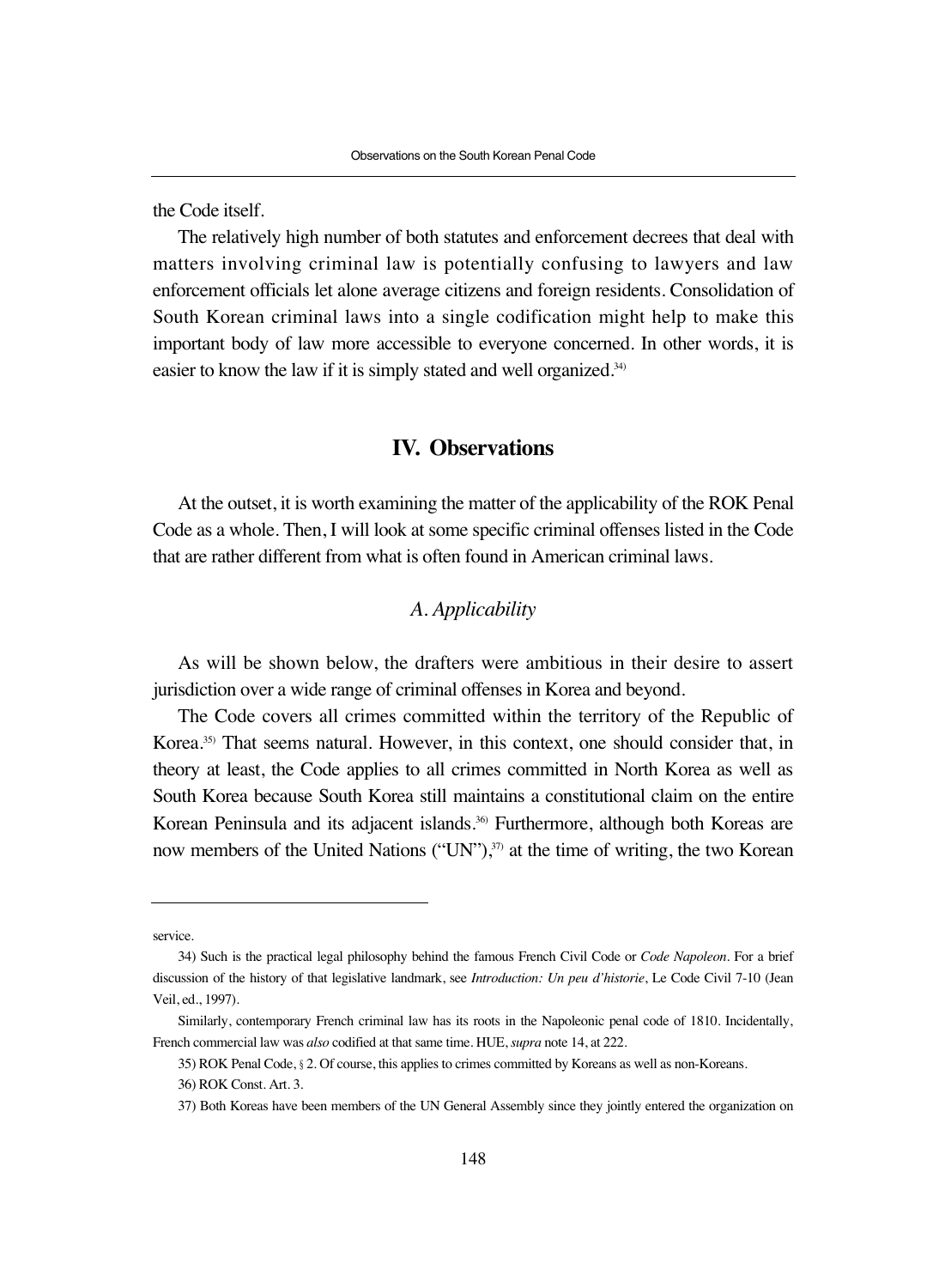states have not established diplomatic ties or even any form of quasi-diplomatic relations with one another.38) In this connection, it should be recalled that the Korean War merely ended in 1953 with an armistice agreement rather than a final peace treaty.39)

Be that as it may, the Penal Code has some interesting provisions that potentially extend far beyond the peninsula.<sup>40</sup> For example, Section 3 declares that the Code applies to crimes committed by South Korean nationals outside of South Korean territory.41) This indicates that the ROK is using both the territorial and the nationality principles of jurisdiction under public international law.<sup>42)</sup> States typically employ one of these principles of international law when it comes to matters of jurisdiction in fields like international tax law although it should be noted here that the United States is unusual in that it taxes its citizens on their worldwide income.43)

However, Section 3 is a disturbing provision because an act or an omission that might be illegal in the ROK could be perfectly legal in another jurisdiction.44) Consider the following hypothetical situation. If a radical Korean student activist living in

41) ROK Penal Code, §3.

43) Richard L. Doernberg, *International Taxation* 6-11, 19 (4th ed. 1999).

<sup>17</sup> September 1991. The two former German states were similarly admitted to the UN together back in 1973. Eventually, East and West Germany united to form one sovereign nation in 1990. UN, *List of Member States* (last visited 19 July 2003), http://www.un.org/Overview/unmember.html.

<sup>38)</sup> In other words, Seoul and Pyeongyang (a/k/a Pyongyang) have not recognized each other diplomatically. Likewise, there has not even been any sort of quasi-diplomatic recognition along the lines of what East Germany and West Germany had managed to achieve in the so-called Basic Treaty ("*Grundlangenvertrag*") of 21 December 1972. The full German name of the agreement is: *Vertrag ueber die Grundlagen der Beziehungen zwischen der Deutschen Demokratischen Republik und der Bundesrepublik Deutschland*.

<sup>39)</sup> Robert D. Schulzinger, *U.S. Diplomacy Since* 1900 235-236 (4<sup>th</sup> ed. 1998).

<sup>40)</sup> ROK Penal Code, §§3-5. Incidentally, on the civil side, ROK courts appear to have broad powers to try civil cases with only slight contact with South Korea. CHAI, *supra* note 16, at 275.

<sup>42)</sup> For a concise discussion of criminal jurisdictional principles under public international law, see Rebecca M.Wallace, *International Law* 111-119 (3rd edition, 1997) [hereinafter WALLACE]. *See also* Ian Brownlie, *Principles of Public International Law* 303-309 (5TH ed. 1998); Malcom N. Shaw, *International Law* 458-478 (4th ed. 1997).

<sup>44)</sup> For instance, although abortion is widely tolerated in contemporary Korean society, abortion is still technically illegal in South Korea. ROK Penal Code, §§269 & 270. *See also* Dae-Kyu Yoon, "*A*bortion and Law in the Korean Cultural Context", in *Recent Transformations in Korean Law and Society* 431-443 (Dae-Kyu Yoon ed., 2000). By contrast, however, despite being arguably more controversial in North American society, abortion is generally permitted in the United States. Indeed, in the United States, a woman has, under certain conditions, a constitutional right to obtain an abortion. Roe v. Wade, 410 U.S. 113 (1973).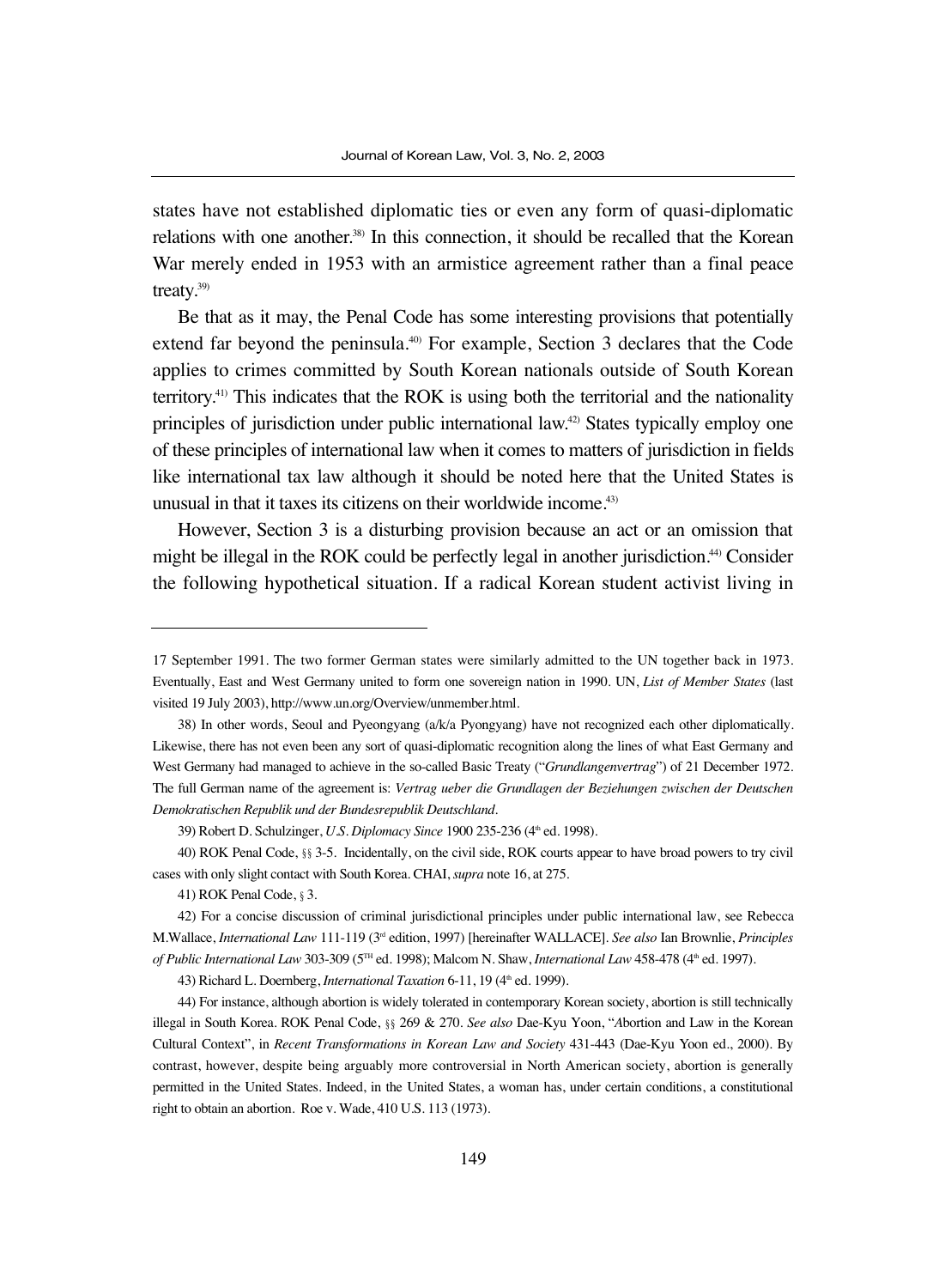Europe or North America were to burn the ROK flag in a protest anywhere in the world, then the student could eventually face a criminal trial in South Korea.<sup>45)</sup>

Aliens beyond ROK territory are also covered to some extent by the Code. Understandably, the Code covers crimes committed on South Korean vessels and aircraft operating overseas.46) But, this provision should be read together with Article 27 of the UN Convention on the Law of Sea that sets forth rules for criminal jurisdiction on board a foreign ship within the territorial sea of another state. Similarly, there is a series of relevant international agreements that relate to crimes committed onboard aircraft. 47)

Beyond all this, the Code also applies to certain specific crimes committed anywhere in the world by aliens.48) Some of the offenses listed appear sensible enough like crimes relating to counterfeiting ROK currency overseas, but a few are dubious at best in that some of the listed offenses would likely have little, if any, real impact on South Korean social order if committed abroad.<sup>49)</sup> Be that as it may, such sweeping claims to jurisdiction could be interpreted as falling mostly under the protective/security principle. Yet, this particular basis for jurisdiction is not clearly defined under international law.<sup>50)</sup>

There is even a catchall provision for foreign crimes committed against the ROK or ROK nationals overseas.<sup>51)</sup> That could be classified under the passive personality principle. But, such principle has not been widely acknowledged as basis for jurisdiction.<sup>52)</sup>

48) ROK Penal Code, §5.

<sup>45)</sup> ROK Penal Code, §§3 & 105.

<sup>46)</sup> ROK Penal Code, §4. *See also*, ROK Code of Criminal Procedure, §4.

<sup>47)</sup> UN Convention on the Law of the Sea, Art. 27. The UN Law of the Sea finally came into force on 16 November 1994. However, South Korea only ratified the Convention on 29 January 1996. Meanwhile, the original treaty for criminal activity on aircraft is the 1963 Convention on Offences and Certain Other Acts Committed on Board Aircraft, which is also known as the Tokyo Convention. South Korea ratified the Tokyo Convention in 1971.

<sup>49)</sup> Section 5 of the ROK Penal Code contains a list of offenses including crimes related to the national flag. So, technically speaking, anyone anywhere in the world who, say, burns a South Korean flag is committing a crime under ROK law.

<sup>50)</sup> WALLACE, *supra* note 42, at 115.

<sup>51)</sup> ROK Penal Code, §6. On a positive note, this provision could be potentially used to combat certain human rights abuses overseas.

<sup>52)</sup> WALLACE, *supra* note 42, at 118-119.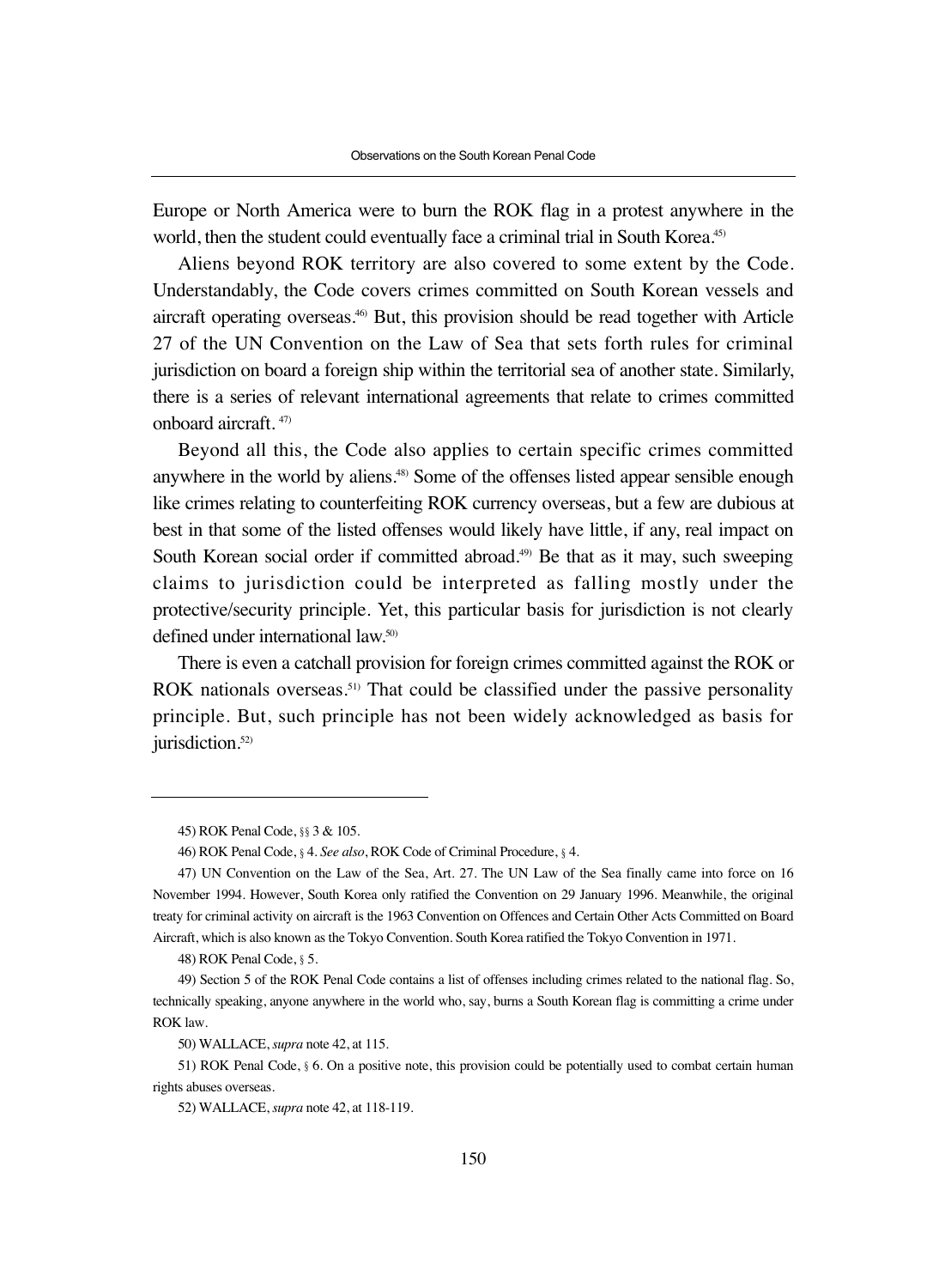Of course, under international law, the ROK, like any state, is free to exercise jurisdiction to enforce its laws that punish universal crimes.<sup>53</sup> An example of a widely recognized universal crime would be genocide.<sup>54)</sup>

Finally, for criminal defendants outside of South Korea that would be tried by ROK courts, one must naturally consider the matter of extradition, which involves the extradition law of the jurisdiction where the suspect is found and any relevant treaty.<sup>55)</sup> In this connection, the ROK has signed a series of extradition treaties with various nations including one with the United States.56) Furthermore, the ROK has its own extradition law for crimes allegedly committed overseas by Koreans, but that is not directly relevant to our purposes.<sup>57)</sup>

## *B. Crimes involving flags & symbols*

To Western observers, Koreans are often thought of as being rather nationalistic and even, at times, xenophobic.58) Regardless of the accuracy of such perceptions, the Penal Code has a nationalistic tone that is lacking in the criminal laws of a number of jurisdictions with long histories of parliamentary democracy. Specifically, the Code proclaims a particular brand of Korean patriotism. This codified nationalism suggests a certain insecurity and perhaps leftover militarism. It should be clear that such an approach is not suitable for a progressive society where free expression is valued. Moreover, if Koreans truly cherish their homeland, as I think many of them do, then they should not need an artificial, legislated patriotism. Genuine love of country flows from the heart and not from statutes.

Damaging, removing, or staining the ROK's national flag or national emblem constitutes a crime in South Korea with a maximum sentence of five years

<sup>53)</sup> *See, e.g*., Restatement (third) of the Foreign Relations Law of the United States §423 (1986).

<sup>54)</sup> *See* William A. *Schabas, Geneocide in International Law* passim (2000).

<sup>55)</sup> Here it should be recalled that many nations have dual illegality and political offense exceptions in their extradition laws.

<sup>56)</sup> Extradition Treaty, June 9, 1998, US-ROK.

<sup>57)</sup> ROK Extradiction Act [*Beomjwiinindo-beop*].

<sup>58)</sup> For instance, Korean national pride, albeit generally harmless in its manifestation, was very much in evidence during the FIFA 2002 World Cup. That global soccer tournament was co-hosted by South Korea and Japan under the guidance of the *Federation Internationale de Football Association*.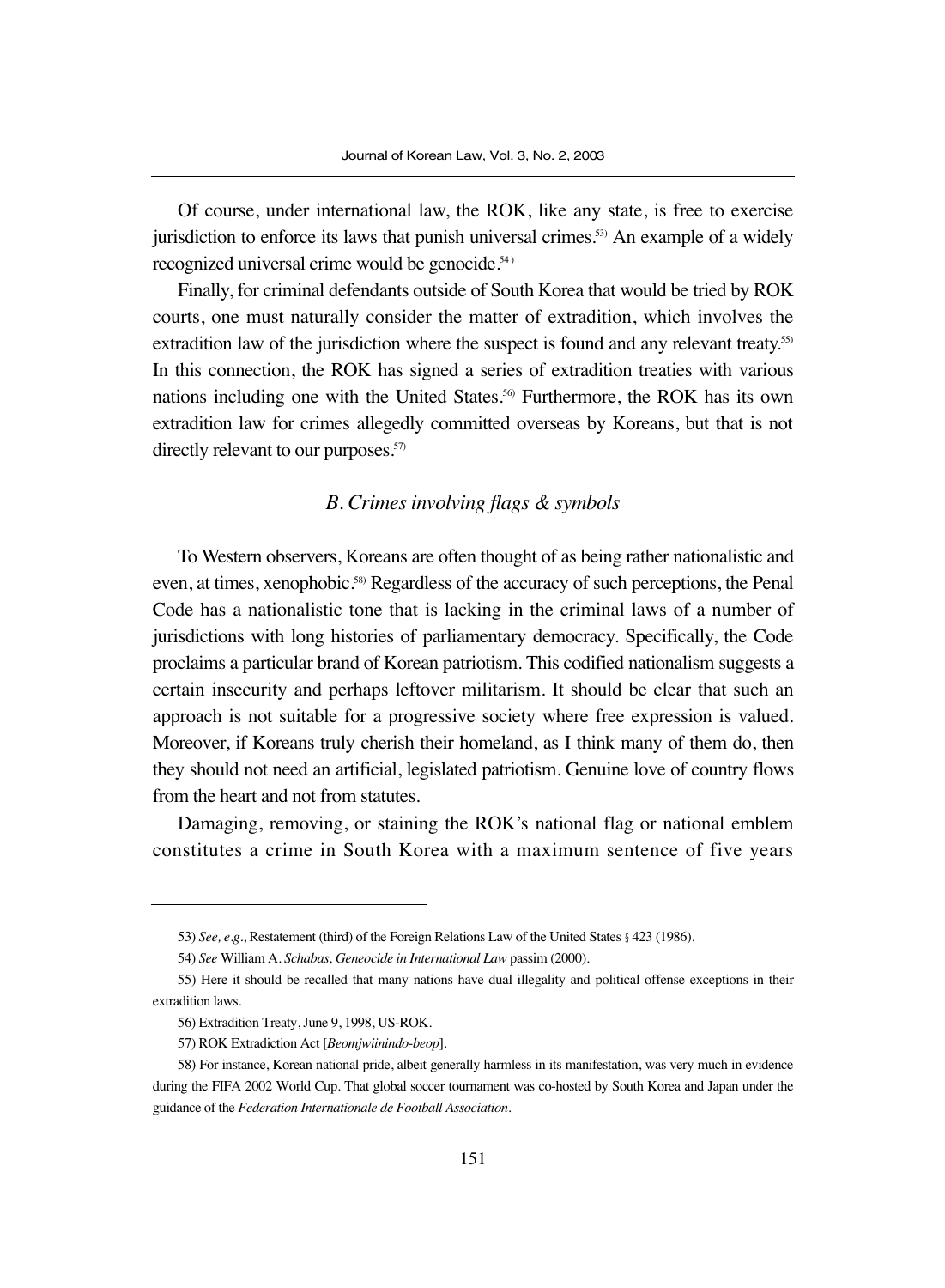imprisonment, suspension of qualifications for not more than ten years, or a fine of up to seven million won.59) Similarly, anyone who "defames"60) the national flag or emblem faces possible prosecution.<sup>61)</sup>

Whether it is a result of the relevant provisions of the code, a cultural trait, or a combination of both, the author is not aware of any cases of a South Korean burning the ROK flag. $62$  Indeed, the same could be generally said of non-Koreans. In other words despite my earlier hypothetical illustrations, there does not seem to be much actual interest in burning the ROK flag anywhere. By contrast, however, the burning of either the American or Israeli flag is a popular activity in many parts of the world.<sup>63)</sup>

Perhaps surprisingly, non-Korean flags are also protected under ROK law. Foreign flags and emblems are not to be damaged, etc. for the purpose of insulting a foreign country. However, the potential sanction is slightly less severe with imprisonment of not more than two years or a fine not exceeding three million won.<sup>64)</sup> Regardless of the degree of actual police enforcement, the provision does have a potentially chilling effect on the free expression of political views.

# *C. Crimes related to Seals*

Culturally specific features of Korean criminal law are not limited to the dubious provisions on flags and symbols. Rather, some features are well suited to the needs of contemporary Korean society. The sections relating to the criminal misuse of seals are

<sup>59)</sup> ROK Penal Code, §105.

<sup>60)</sup> The KLRI's English version translates the Sino-Korean expression *bibang* (비방) (誹謗) as the English verb "defame." Yet, in this particular context, a better translation would be "insult."

<sup>61)</sup> ROK Penal Code, §106.

<sup>62)</sup> In a recent right-wing political demonstration, however, some South Koreans burnt a North Korean flag in protest. The event took place in front of the Shilla Hotel in Seoul. The hotel was the venue for a round of inter-Korean talks. Photograph, *The Korea Times*, 14 August 2002, at 1. The author is not aware of any arrests having been made at that demonstration. Of course, as a practical matter, the North Korean flag might not be viewed by many members of the South Korean police as being the symbol of a legitimate state to begin with. After all, the ROK does not officially recognize the DPRK.

<sup>63)</sup> Incidentally, in the United States itself, burning the American flag has been recognized by the Supreme Court as a form of political expression to be protected under the freedom of speech provision of the First Amendment to the US Constitution. Texas v. Johnson, 491 U.S. 397 (1989).

<sup>64)</sup> ROK Penal Code, §109.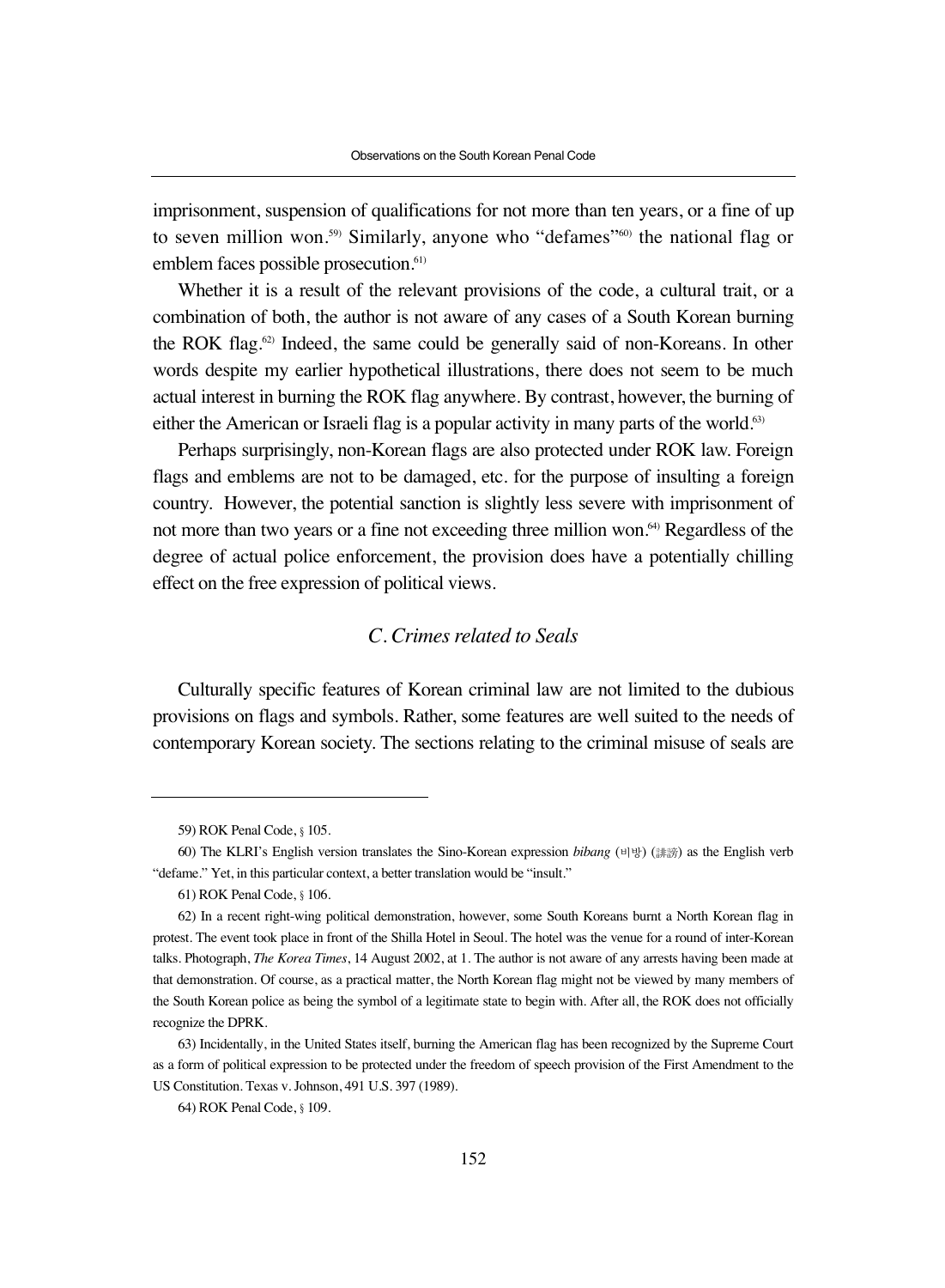valid responses to potential problems in much of East Asia that are somewhat different from what is typically encountered in the West.

Seals remain popular in South Korea today. In particular, seals, or really wooden stamps, with the name of an individual engraved on them i.e., chops, which are called *dojang* (도장) (圖章) in Korean, are widespread.65) Meanwhile, the impression made by a *dojang* is called an *ingam* (인감) (印鑑). Such impressions can be registered with the government.

South Koreans often employ *dojang* in situations where a signature would be used in the West. For example, South Korean attorneys routinely use chops instead of signatures on pleadings filed with ROK courts. Other legal documents such as leases and affidavits often involve chops. Likewise, retail bank customers in South Korea typically use chops instead of signatures on withdrawal slips. Special pads of red ink are provided by bank branches for this purpose. Indeed, trusted employees in many firms are allowed to borrow the boss's chop to transact company business.  $66$ 

Such chops are also used in certain other parts of East Asia. For example, the Japanese continue to use chops on a daily basis.<sup> $57$ </sup> Chops are a legacy of Ancient Chinese civilization. Nevertheless, Korean seals can be in either Chinese characters or the native Korean script viz., hangeul.<sup>68)</sup>

Because a person's chop traditionally functions much like a signature and because they are widely used even in this age of electronic commerce, counterfeiting a chop or

That particular law might have been designed mostly with the America in mind.

<sup>65)</sup> The Sino-Korean term *dojang* is often translated as "seal." but the word "stamp" is arguably more descriptive because a dojang normally involves ink rather than the wax traditionally used in European seals. Of course, the word chop, which, in this particular sense, apparently derives from Hindi rather than Chinese, is the most exact equivalent in English for *dojang*.

<sup>66)</sup> Of course, automated teller machines can be used as a more modern alternative. And, Internet banking is also making inroads in much of Asia including South Korea.

Meanwhile, Westerners and certain other foreigners in the ROK are not legally required to use *dojang* although some expatriates do, in fact, own *dojang*. Instead, individuals from jurisdictions that do not have a chop system can just use signatures thanks to a short and little known law from 1958 called the Foreigners' Signature and Seal Act. Korean: *Weogukineui Seomyeong Nalin Aegwanhan Beopryul*. The KLRI's English version of the law can be found in 3 ROK Stat.

<sup>67)</sup> Mark Maginer & Makiko Inoue, "Japan's Stamp of Approval Still Thrives", *The Korea Times*, 17 November 2001, at 11. N.B. This article appeared in the World Report section, which was produced jointly with the Los Angles Times.

<sup>68)</sup> Many small shops specialize in producing chops and the related business of selling cases or holders for chops.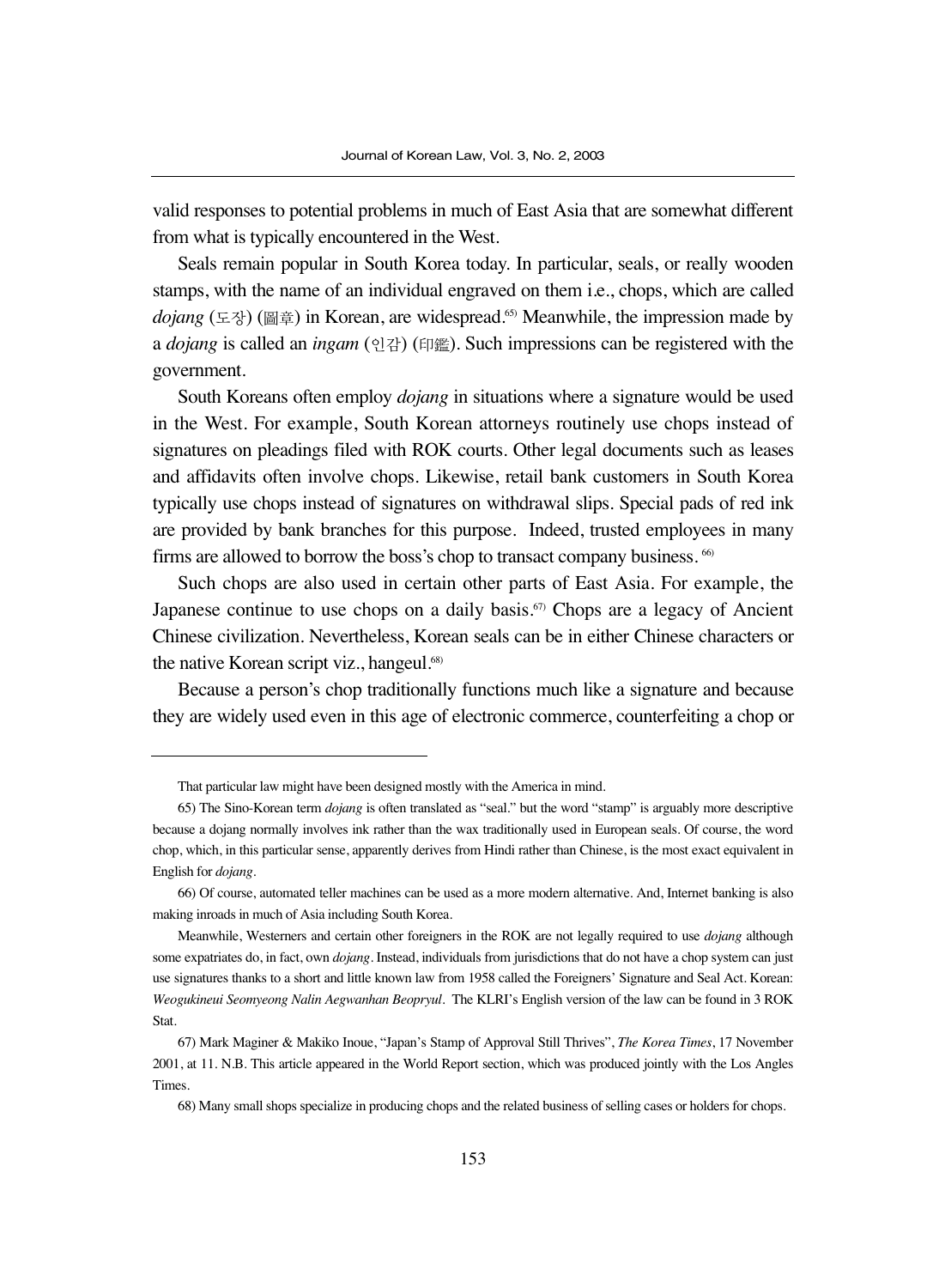misusing another person's chop is a matter of grave concern. Imprisonment for up to three years is possible. $69$  A related code provision exists for public seals with even greater sanctions.70)

Prohibiting the misuse of chops is not unique to South Korean criminal law. For example, Taiwanese criminal law has roughly comparable provisions relating to chops and forgeries.<sup>71)</sup>

## *D. Sexual Offenses*

Like the criminal laws of many jurisdictions around the world, the ROK Penal Code attempts to regulate sexual activity by prohibiting certain forms of sexual behavior that are deemed to be socially unacceptable. Yet, here the Code differs significantly from the contemporary laws of many Western jurisdictions.

Perhaps the most disturbing Code provision on sexual offenses involves adultery.<sup>72)</sup> Adultery is a crime on the books in South Korea with adulterers facing sanction in the form of not a mere fine or even court-ordered counseling, but rather potential imprisonment of up to two years.73)

A constitutional challenge to the adultery provision a couple of years ago was unsuccessful when the Constitutional Court held that Section 241 of the ROK Penal Code did not violate the South Korean Constitution.74) The Court's decision astonished more than a few observers because adultery has been decriminalized in a number of foreign jurisdictions in recent decades.75) Moreover, during its relatively short history,

<sup>69)</sup> ROK Penal Code, §239. This provision also covers forgeries of Western-style signatures.

<sup>70)</sup> ROK Penal Code, §238.

<sup>71)</sup> Taiwan Penal Code, §§210-220. My source here is: 1 *Major Laws of the Republic of China on Taiwan* 1089- 1091 (James C. Liu, et al, eds., 1991) (In Chinese & English).

<sup>72)</sup> Kuk Cho, "The Crime of Adultery in Korea: Inadequate Means for Maintaining Morality and Protecting Women" 2 *Journal of Korean Law* 81 (February 2002).

<sup>73)</sup> ROK Penal Code, §241. Here it should be noted that the crime of adultery can only be prosecuted when the "victimized spouse" brings a criminal complaint.

<sup>74) &</sup>quot;Court Defends Prosecution of Adulterers But Invites Public Debate" *Yonhap News Agency*, (published 28 October 2000) http://www.yonhapnews.co.kr/news/20011029/201001000020011029165907a.html.

<sup>75)</sup> For instance, in many US states, adultery is no longer a crime. Similarly, fornication is typically not a crime in such states. The author's home jurisdiction of Hawaii is a good example of a fairly progressive jurisdiction by American standards. Neither adultery nor fornication is a crime in Hawaii.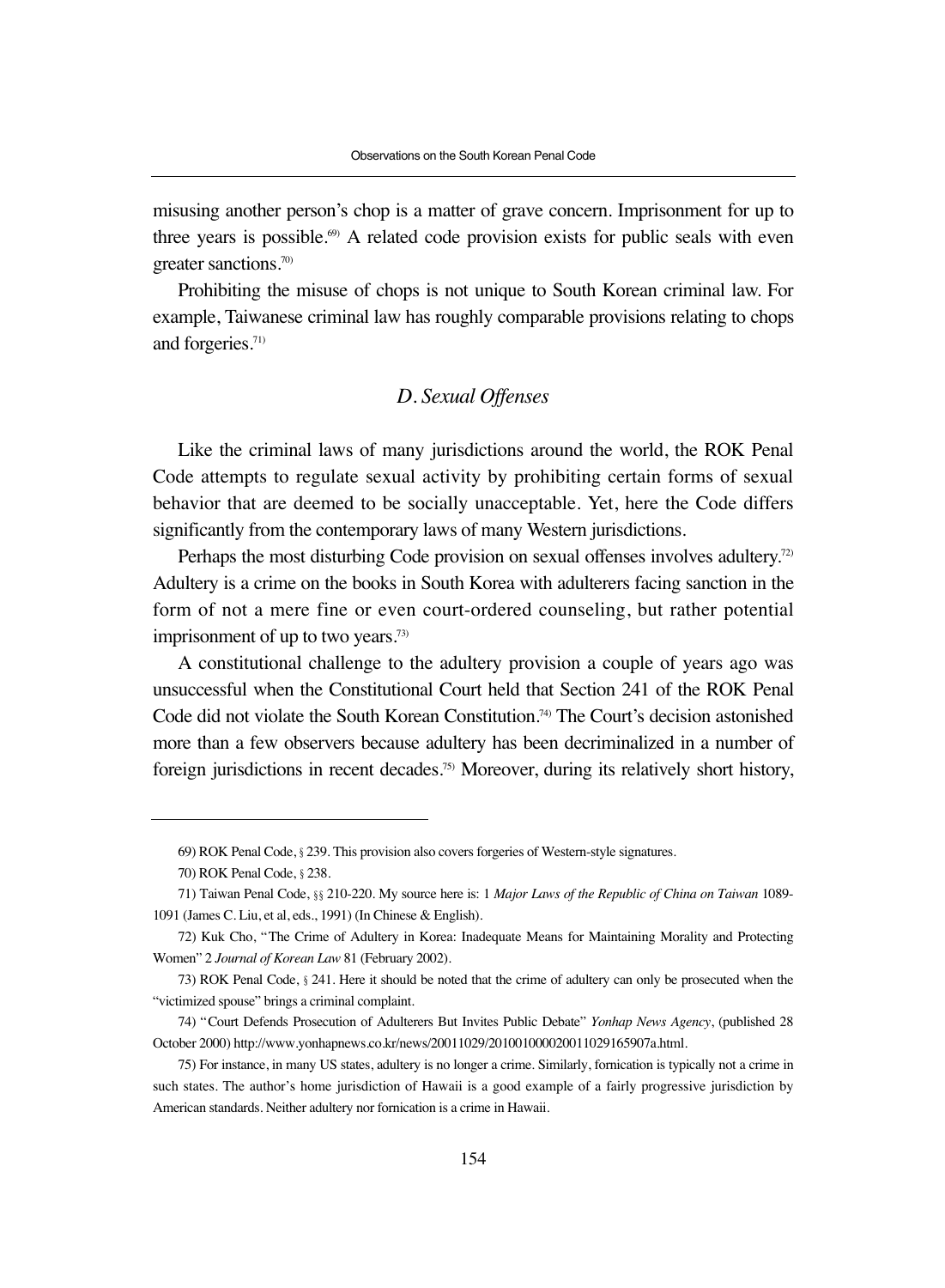the Court has been very active by striking down a fairly large number of other laws as being unconstitutional.<sup>76</sup> Among some of the major laws that have been struck down by the ROK Constitutional Court have been a number of matters related to the freedom of expression such as certain provisions of the ROK Periodicals Statute and the ROK Motion Pictures Statute.<sup>77</sup>

Other sexual offenses include matters related to obscenity<sup>78)</sup> and public indecency.<sup>79)</sup> The language employed in the relevant Code provisions is open to a considerable degree of interpretation. Here, as in certain other areas, the Code lacks precision. Whether by accident or by design, this frequent lack of precision in statutory drafting can facilitate politically motivated prosecutions.

In general, the Code appears to be promoting a relatively conservative ideal of sexuality. However, this ideal seems to be somewhat out of step with the views of many Koreans especially members of the younger generations. Compared to the not so distant past, South Korea is undergoing a sexual revolution.<sup>80)</sup> So, an overhaul of this part of the Code would be in order to better reflect evolving social norms.

#### *E. Confucian Traits*

Some parts of the Penal Code have retained what can be best described as a latterday Confucian tone. Indeed, Ryu in his introduction to his translation of the 1953 Code declares: "The Korean Code has incorporated the basic Confucian moral conception of filial duty." 81)

This Confucian-inspired approach might not be wholly unexpected given the profound role Confucianism has played in shaping Korean notions of ethics and proper

<sup>76) [</sup>ROK] Korean Information Service, *Facts About Korea* 41-42 (rev. ed. 2001).

<sup>77)</sup> For a discussion of these and other seminal cases, see Kun Yang, "The Constitutional Court and Democratization"*, Recent Transformations in Korean Law and Society* 33-46 (Dae-Kyu Yoon ed., 2000) [hereinafter YANG].

<sup>78)</sup> ROK Penal Code, §§243 & 244. Obscenity itself is not defined in the Code. So, the precise border between simple pornography and obscenity is uncertain.

<sup>79)</sup> ROK Penal Code, §245. The Code also does not define public indecency.

<sup>80)</sup> The evidence for this can be found in various many forms. However, the most visible example would the fact that public displays of affection between young lovers have become more common whereas once even married couples tended to be rather modest outside of the home.

<sup>81)</sup> RYU, *supra* note 5, at 4.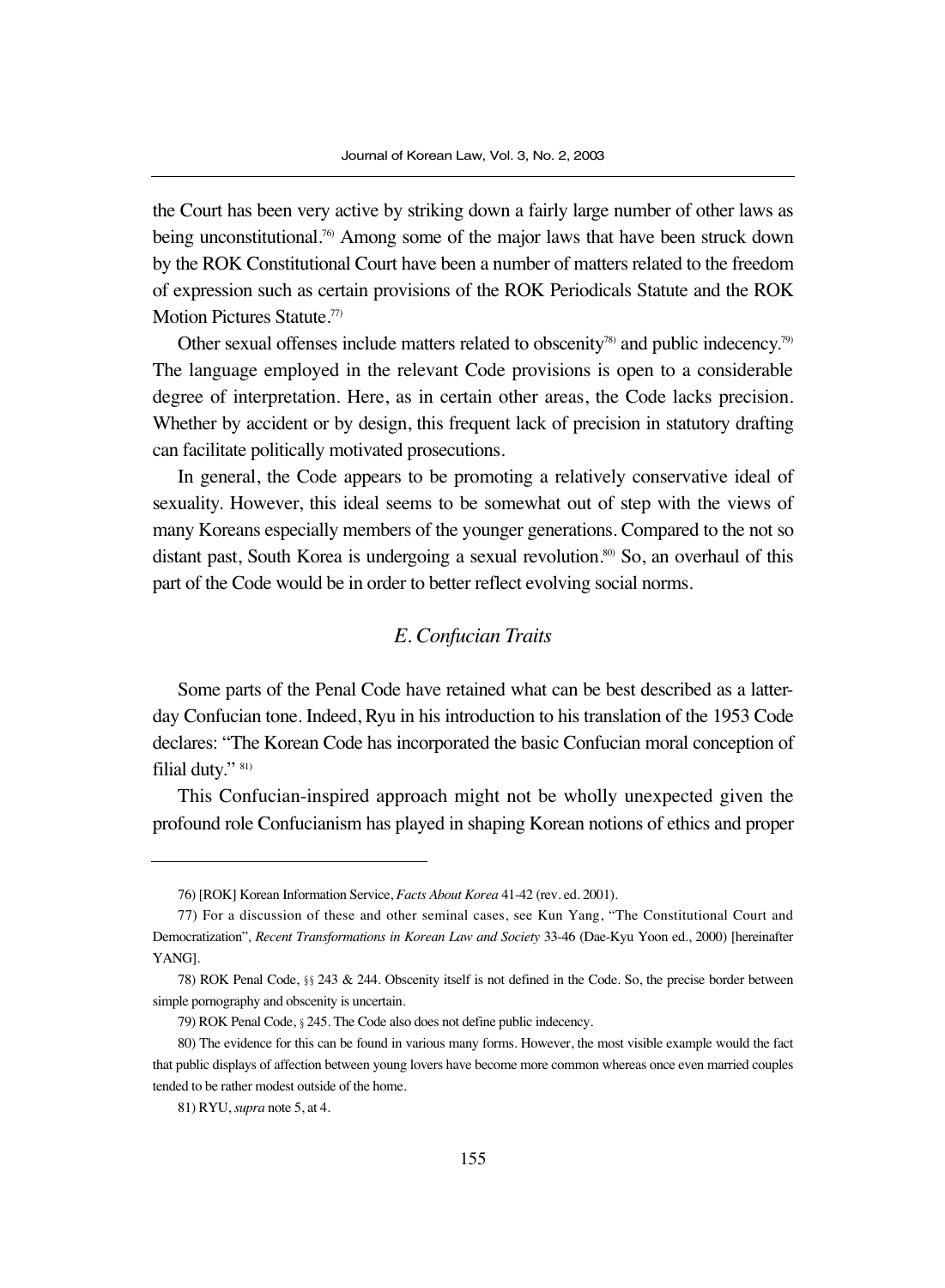behavior especially during the past several centuries.<sup>82)</sup> Indeed, in certain respects, despite rapid economic growth, modernization, and urbanization during recent decades, contemporary Korean society continues to be somewhat Confucian in nature although Confucianism is no longer the official state ideology per  $se^{83}$ . Be that as it may, most Koreans would not call themselves Confucians or Shamanists when asked to identify their religion, rather they would typically consider themselves to be either Buddhist (Mahayana Buddhist), Christian (mostly either Roman Catholic or Protestant), or simply not religious at all.<sup>84)</sup>

For a vivid example of the Confucian spirit in the Code one can turn to homicide. Among the various forms of homicide there is a special provision for killing one's lineal ascendant or the lineal ascendant of one's spouse.<sup>85)</sup> A somewhat similar provision can be found for battery.<sup>86)</sup> Likewise, abandonment of a lineal ascendant along with cruelty to or intimidation of a lineal ascendant are crimes. $87$  The prohibition of these various offenses has a Confucian flavor. Although US jurisdictions typically have criminal as well as civil laws dealing with various aspects of domestic violence, the ROK Criminal Code does seem to have been at least indirectly influenced by Confucian values in this important field.

However, the Confucian influence on contemporary South Korean law as a whole has not gone unchallenged. For instance, a provision in the ROK Civil Code that banned marriage between persons with the same surname of the same family origin i.e., people with the same so-called clan origin, which was based on a traditional Korean understanding of Confucian ethics, was stuck down in 1997 by the ROK Constitutional Court as it infringed on the right to the pursuit of happiness. One of the

<sup>82)</sup> Confucianism is a major part of Korea's cultural heritage. For a study of the impact of Confucian norms on Korea's pre-modern legal tradition, *see* William Shaw, *Legal Norms in a Confucian State* (Center for Korean Studies, University of California, Berkeley, *Korea Research Monograph*, No. 5, 1981).

<sup>83)</sup> Shamanism is also a part of Korea's religious heritage. *See, e.g*., David A. Mason, *Spirit ot the Mountains: Korea's San-Shin and Traditions of Mountain Worship* (1999).

<sup>84)</sup> *See, e.g*., Jae-Ryong Shim, *Korean Buddhism: Tradition and Transformation* 257-270 (Korean Studies Series, No. 8, 1999).

<sup>85)</sup> ROK Penal Code, §250 (2). *See also* Kuk Cho, "Aggravated Punishment on the Homicide of Lineal Ascendants in the Korean Penal Code: Maintain Filial Piety by Criminal Law?" 3 *Journal of Korean Law* 109 (April 2003).

<sup>86)</sup> ROK Penal Code, §257 (2).

<sup>87)</sup> ROK Penal Code, §§ 271, 273 (2), & 283 (2)-(3).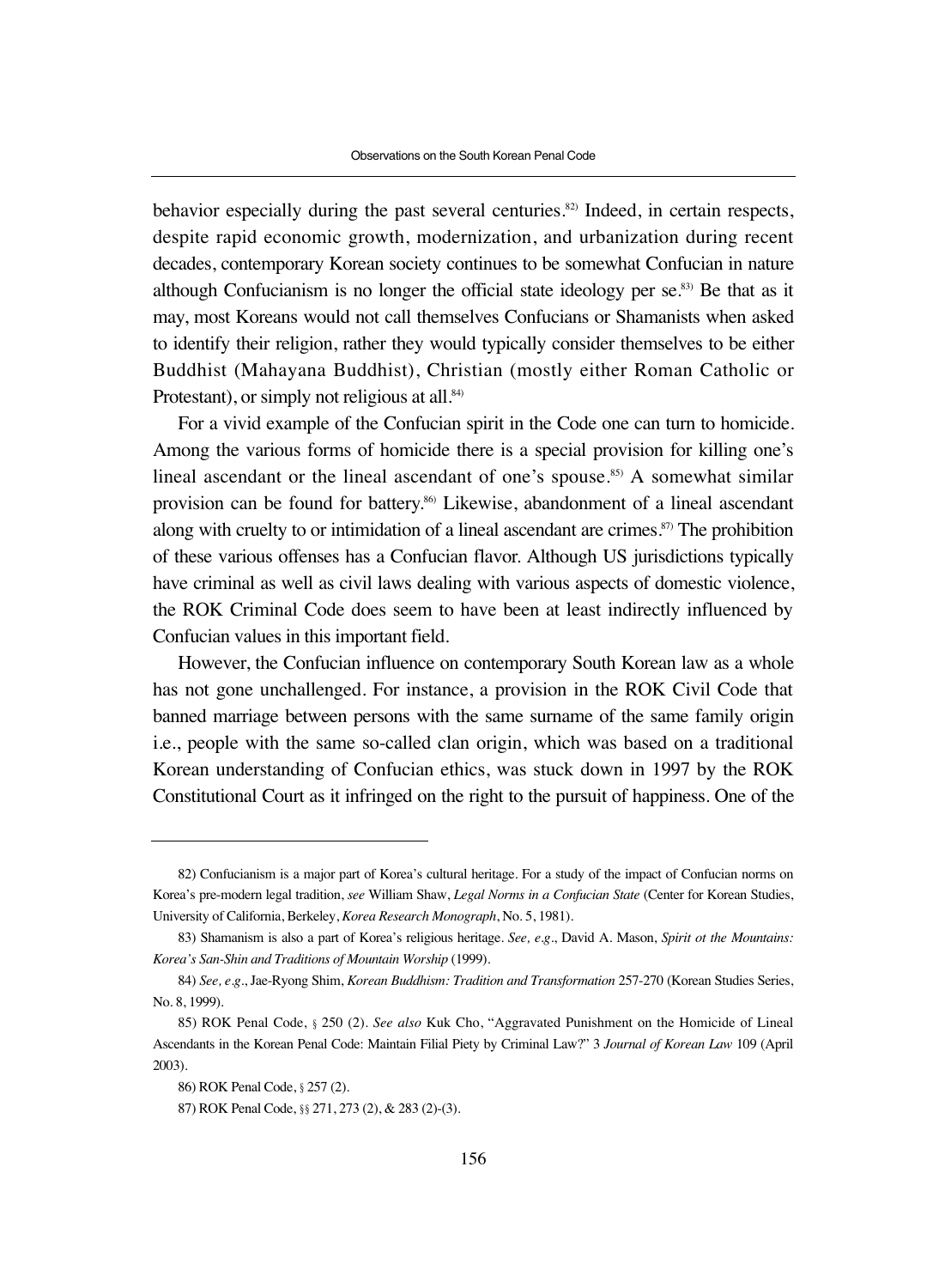clans allegedly had over two million members.<sup>88)</sup>

## *F. Criminal Sanctions for Defamation*

From an American legal perspective, an unusual feature of the ROK Penal Code is the existence of defamation (slander or libel) as a crime that can be punished by a fine or even imprisonment.

Defamation is normally only a civil wrong i.e., a tort in US jurisdictions.<sup>89)</sup> Being a tort, defamation is thus typically a matter for civil litigation rather than prosecution in US jurisdictions.<sup>90</sup> But, in South Korea, defamation is actually both a crime and a tort.<sup>91)</sup> The Korean criminalization of defamation was originally inspired by Japanese law on this subject, which was, in turn, based on continental European legal concepts.<sup>92)</sup>

The existence of criminal sanctions for defamation might help to protect individual reputations, but it causes obvious tension with the notion of free speech. This is something that ROK courts have struggled with for decades.<sup>93)</sup>

Free speech is a vital element in any democratic society. Yet, criminalizing defamation represents a potentially dangerous restriction on free speech, which is even more serious than the potential for the abuse of tort law by government officials. Accordingly, defamation should be decriminalized.

Although suggesting that defamation be decriminalized might seem radical to some Korean readers, such change would simply endorse the current trend in South Korea towards seeking civil damages rather than criminal sanctions for defamation.<sup>94)</sup>

<sup>88)</sup> YANG, *supra* note 77, at 40.

<sup>89)</sup> Restatement (second) of Torts, §559.

<sup>90)</sup> Government officials can bring civil actions for defamation in the US. But, the free speech provisions of the federal constitution must be respected. New York Times Co v. Sullivan, 376 U.S. 254 (1964).

<sup>91)</sup> ROK Penal Code, §§307-312.

<sup>92)</sup> Hamid Mowlana & Chul-Soo Chin, "Libel Laws of Modern Japan and South Korea are Compared", 18 *Journalism Quarterly* 326 (1971).

<sup>93)</sup> Sun-Je Sung, "Law of Defamation in Korea", 30 *Korean Jorunal of International and Comparative Law* 1 (2002) [hereinafter SUNG].

<sup>94)</sup> SUNG, *supra* note 93, at 13-14.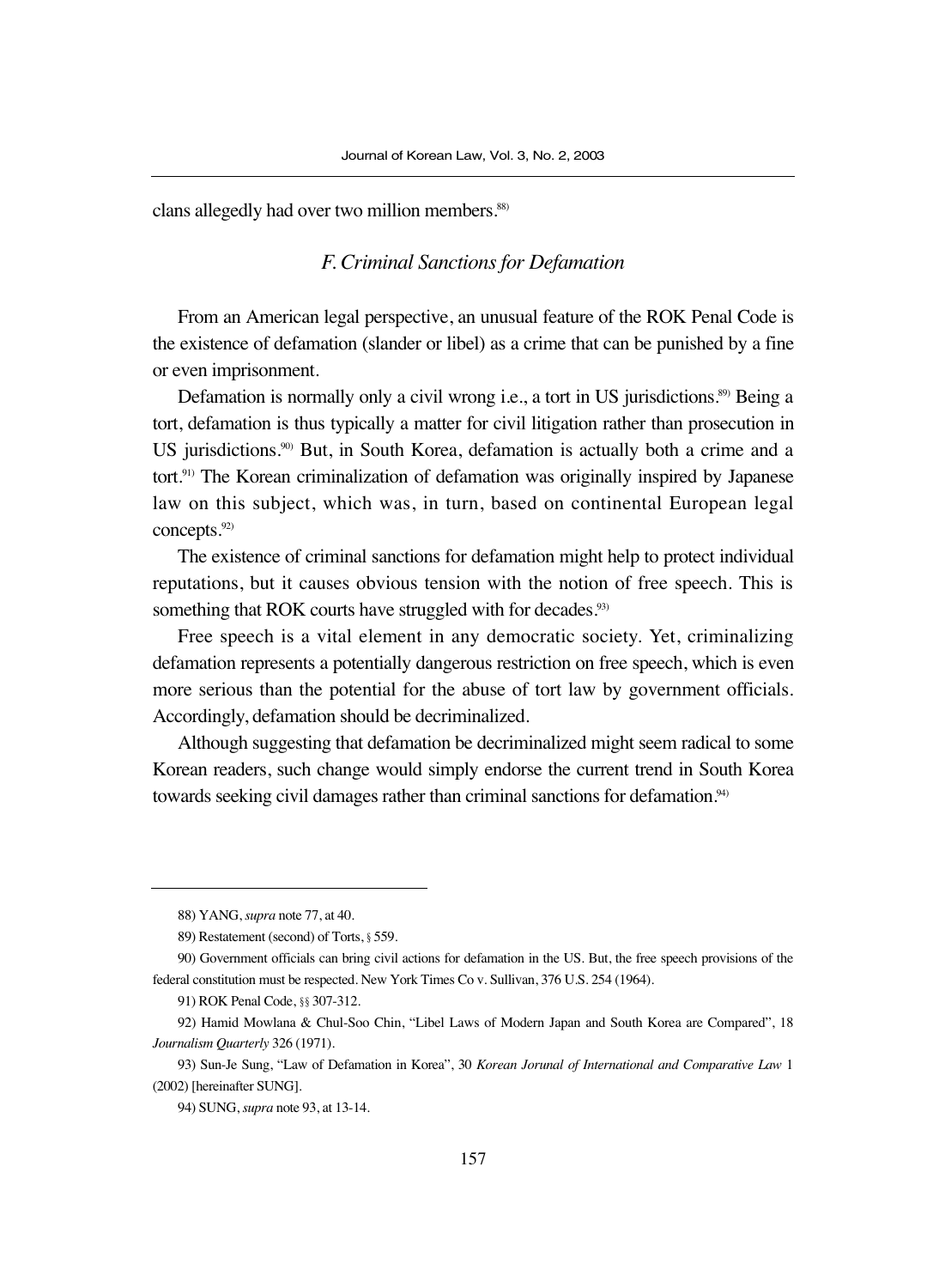#### **V. Conclusion: Law Reform Needed**

When it comes to the ROK Penal Code, although some parts of the Code are well suited for local conditions, there is clearly much room for serious law reform in order to better protect human rights and to promote a truly free society. My point is certainly not that South Korea criminal law should be an exact copy of American criminal law, but rather that American criminal law does provide some models for possible changes that would ensure that the ROK Penal Code, which often continues to show disturbing signs of the nation's long authoritarian past, better serves the needs of South Korea's relatively young democracy.95)

In this connection, the Code criminalizes certain behavior that could be covered adequately by civil sanctions alone. For example, in the future, defamation could simply be a civil wrong instead of a crime.

In a similar vein, adultery should not be a crime. After all, we are now living in the 21st century. Arguably, adultery might still be relevant for purposes of family law namely, it could clearly serve as one of the possible grounds for divorce. Nevertheless, here it should be noted that many US jurisdictions have some form of no-fault divorce. Hence, a traditional i.e., fault-based ground like adultery need not be proven in those jurisdictions.

Some other forms of behavior that are proscribed under the Code should be not crimes because the Code contains many relics of the relatively closed society of the past. In particular, the sundry provisions on flags and emblems hinder free speech and thus none should be illegal.

Another problem is that the penalties proscribed in the Code often seem excessive. For example, distribution of obscene pictures is punishable by a sentence of up to one year in prison or a fine of up to five million won.96) Yet, as was noted earlier, the Code does not attempt the difficult task of defining obscenity.

Finally, all or at least most criminal offenses should be listed in the Code itself

<sup>95)</sup> If another example of a potentially anti-democratic provision is still needed, then one should consider the Code's definition of an organized criminal group as including a group whose purpose is to reject compulsory military service. The possible sanction for organizing or even joining such group is imprisonment for up to ten years or a fine of up to fifteen million won. ROK Penal Code, §114.

<sup>96)</sup> ROK Penal Code, §243.